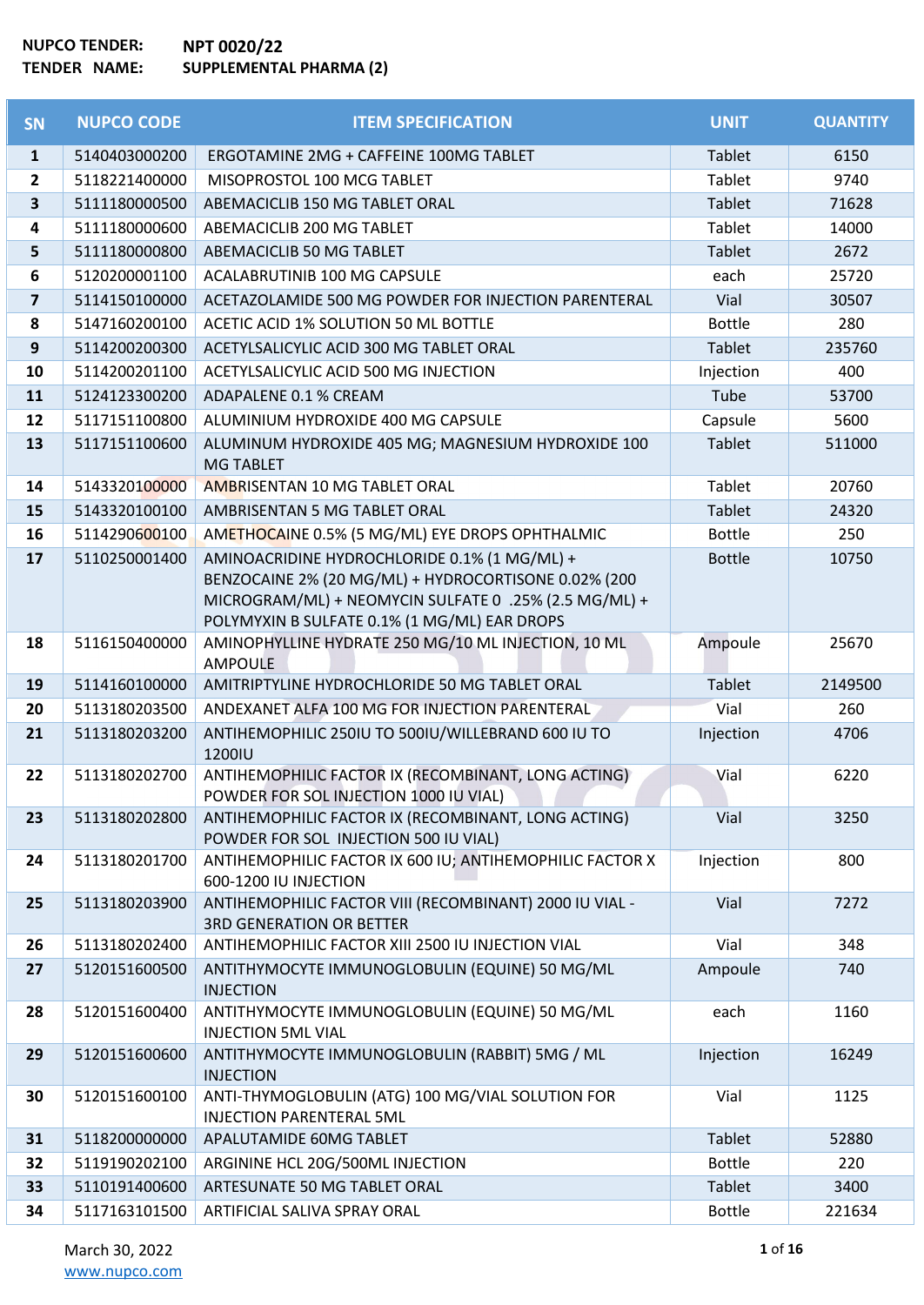| <b>SN</b> | <b>NUPCO CODE</b> | <b>ITEM SPECIFICATION</b>                                                                 | <b>UNIT</b>   | <b>QUANTITY</b> |
|-----------|-------------------|-------------------------------------------------------------------------------------------|---------------|-----------------|
| 35        | 5119190509400     | ASCORBIC ACID 500 G POWDER                                                                | Pack          | 166             |
| 36        | 5119201900200     | ASFOTASE ALFA 28 MG /0.7 ML VIAL                                                          | Vial          | 444             |
| 37        | 5119201900000     | ASFOTASE ALFA 40 MG FOR INJECTION PARENTERAL                                              | Vial          | 288             |
| 38        | 5111190100100     | ASPARAGINASE (E.COLI) POWDER FOR INJ 10,000 IU VIAL                                       | Vial          | 1685            |
| 39        | 5115161600900     | ATROPINE SULFATE 0.25 MG AUTOINJECTOR                                                     | Injection     | 20020           |
| 40        | 5115161600000     | ATROPINE SULPHATE 1% EYE SOLUTION SINGLE DOSE MINIM                                       | <b>Minims</b> | 29283           |
| 41        | 5115161601400     | ATROPINE SULPHATE INJECTION 0.5 TO 0.6 MG/ML 10 ML                                        | each          | 162300          |
| 42        | 5110155500200     | <b>AZTREONAM 2G INJECTION</b>                                                             | Vial          | 33200           |
| 43        | 5128200200000     | <b>BACITRACIN 20 G OINTMENT</b>                                                           | Tube          | 12300           |
| 44        | 5110281800200     | BACITRACIN 400 UNITS, NEOMYCIN 3.5 MG, AND POLYMYXIN B<br>5000 UNITS PER G EYE OINTMENT   | Tube          | 1397            |
| 45        | 5115201700000     | BACLOFEN INTRATHECAL 0.075MG/ML 1ML INJECTION                                             | Ampoule       | 60              |
| 46        | 5119160200000     | BALANCED SALT SOLUTION (STERILE) EYE SOLUTION                                             | <b>Bottle</b> | 82111           |
| 47        | 5111182501300     | <b>BARICITINIB 4 MG TABLET ORAL</b>                                                       | <b>Tablet</b> | 1500            |
| 48        | 5142230200600     | <b>BECLOMETHASONE DIPROPIONATE 100 MCG INHALER FOR</b><br><b>INHALATION</b>               | each          | 3800            |
| 49        | 5128360300100     | BEDAQUILINE 100 MG TABLET                                                                 | <b>Tablet</b> | 900             |
| 50        | 5120380200000     | <b>BELATACEPT 250 MG SOLUTION FOR INJECTION PARENTERAL</b>                                | Vial          | 240             |
| 51        | 5120240300000     | BELIMUMAB 200MG/ML PREFILLED SYRINGE                                                      | Pre Filled    | 3152            |
|           |                   |                                                                                           | Syringe       |                 |
| 52        | 5110152500300     | <b>BENZOYL PEROXIDE 10% WASH</b>                                                          | <b>Bottle</b> | 20100           |
| 53        | 5118170100400     | BETAMETHASONE 0.1 % OPHTHALMIC OINTMENT 3 - 5GM                                           | Tube          | 40300           |
| 54        | 5118179900200     | BETAMETHASONE 0.1% (1 MG/ML) + GENTAMICIN 0.3% (3<br>MG/ML) EYE/EAR DROPS OPHTHALMIC/OTIC | <b>Bottle</b> | 9256            |
| 55        | 5118175500700     | BETAMETHASONE DIPRO 0.05% CRM                                                             | Tube          | 55729           |
| 56        | 5118175500100     | BETAMETHASONE DIPROPPRIATE 0.05% (500MCG/G) OINTMENT<br><b>TOPICAL</b>                    | Tube          | 94389           |
| 57        | 5115181400000     | BETAXOLOL 0.25% (2.5 MG/ML) EYE DROPS OPHTHALMIC                                          | <b>Bottle</b> | 4505            |
| 58        | 5117161400200     | BISACODYL 5 MG SUPPOSITORY RECTAL                                                         | Suppository   | 288755          |
| 59        | 5117192800000     | BISMUTH SUBCITRATE 420 MG METRONIDAZOLE 375 MG AND<br>TETRACYCLINE 375 MGCAPSULE          | Capsule       | 722800          |
| 60        | 5115200500600     | BOTULISM IMMUNOGLOBULIN, HUMAN 100 MG INJECTION:<br>POWDER FOR, VIAL                      | Vial          | 450             |
| 61        | 5112151200000     | BRETYLIUM TOSYLATE 500 MG/10 ML INJECTION, 10 ML<br><b>AMPOULE</b>                        | Ampoule       | 400             |
| 62        | 5138240100000     | BROMFENAC 0.09% (0.9 MG/ML) EYE SOLUTION OPHTHALMIC                                       | <b>Bottle</b> | 10810           |
| 63        | 5117320000100     | STERCULA 62%; FRANGULA 8% 7GM GRANULES                                                    | Sachet        | 2632828         |
| 64        | 5114290500700     | BUPIVACAINE 0.5%; EPINEPHRINE 1:200000 10-30 ML<br>(PRESERVATIVE FREE)                    | Vial          | 1090            |
| 65        | 5114290500200     | BUPIVACAINE 0.5%; EPINEPHRINE 1:200000 CARTRIDGE                                          | Cartridge     | 530             |
| 66        | 5111200000400     | CABOZANTINIB 40MG TABLET                                                                  | Tablet        | 1080            |
| 67        | 5111200000600     | CABOZANTINIB 60MG TABLET                                                                  | <b>Tablet</b> | 6480            |
| 68        | 5124122300100     | CALCIPOTRIOL 50 MCG/GM CREAM                                                              | Tube          | 1500            |
| 69        | 5121161900100     | CALCIUM DISODIUM 100MG/ML SOLUTION FOR INJECTION<br>PARENTERAL 10ML                       | Ampoule       | 1874            |
| 70        | 5121161700000     | CALCIUM FOLINATE (LEUCOVERIN CALCIUM) 3 MG/ML<br>INJECTION: CONCENTRATED 1ML AMPOULE      | Injection     | 9370            |
| 71        | 5117152200100     | CALCIUM GLUBIONATE + CALCIUM LACTOBIONATE SYRUP ORAL                                      | <b>Bottle</b> | 19900           |
|           | March 30, 2022    |                                                                                           | 2 of 16       |                 |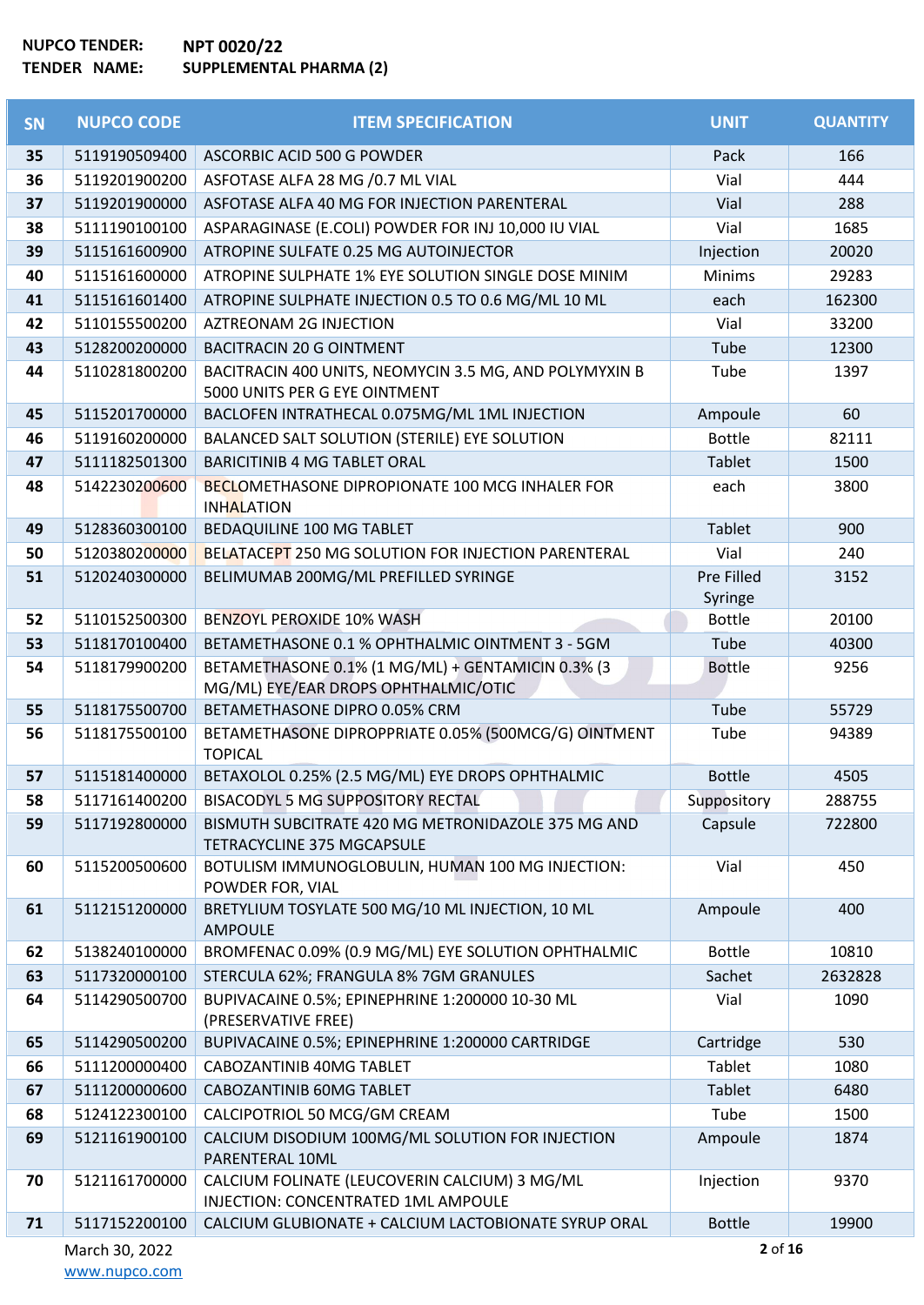| SN  | <b>NUPCO CODE</b> | <b>ITEM SPECIFICATION</b>                                                 | <b>UNIT</b>   | <b>QUANTITY</b> |
|-----|-------------------|---------------------------------------------------------------------------|---------------|-----------------|
| 72  | 5114151300500     | CARBAMAZEPINE 100 MG TABLET ORAL CHEWABLE                                 | Tablet        | 442380          |
| 73  | 5114250200500     | CARBIDOPA 50 MG AND LEVODOPA 200MG CR TABLET                              | Tablet        | 132600          |
| 74  | 5124130301100     | CASTOR OIL 50%; ZINC OXIDE 7.5% CREAM 30 G TUBE                           | Tube          | 57569           |
| 75  | 5110157700000     | CEFDINIR 125MG/5ML SUSPENSION                                             | <b>Bottle</b> | 15970           |
| 76  | 5128550000000     | <b>CEFIDEROCOL 1G INJECTION</b>                                           | Vial          | 300             |
| 77  | 5128440100000     | CEFTAROLINE FOSAMIL 600 MG INJECTION                                      | each          | 1910            |
| 78  | 5128440200000     | <b>CEFTOBIPROLE 500MG INJECTION</b>                                       | Vial          | 9222            |
| 79  | 5110157300100     | CEFUROXIME 250 MG TABLET ORAL                                             | Tablet        | 177650          |
| 80  | 5110153500100     | CEPHRADINE 500 MG INJECTION                                               | Vial          | 93000           |
| 81  | 5111175000200     | CETUXIMAB 5 MG/ML SOLUTION FOR INJECTION PARENTERAL                       | Vial          | 840             |
|     |                   | 100 ML                                                                    |               |                 |
| 82  | 5016151210500     | <b>CHERRY SYRUP</b>                                                       | <b>Bottle</b> | 4035            |
| 83  | 5110150300700     | CHLORAMPHENICOL PLAMITATE 125 MG/5ML SYRUP ORAL                           | <b>Bottle</b> | 3180            |
| 84  | 5110150300800     | CHLORAMPHENICOL STERILE OTIC SOLUTION, 5%, 5-10ML/<br><b>BOTTLE</b>       | <b>Bottle</b> | 54316           |
| 85  | 5119190501600     | CHOLECALCIFEROL (VIT D3) 5000 IU CAPSULE OR TABLET                        | Tablet        | 2603737         |
| 86  | 5117200800000     | CHOLIC ACID 250 MG CAPSULE ORAL                                           | Capsule       | 222640          |
| 87  | 5120150200700     | <b>CICLOSPORIN 1% EYE DROPS</b>                                           | each          | 6850            |
| 88  | 5120150200600     | <b>CICLOSPORIN 2% EYE DROPS</b>                                           | each          | 800             |
| 89  | 5120150200200     | <b>CICLOSPORIN 25 MG CAPSULE</b>                                          | Capsule       | 3437944         |
| 90  | 5117180700100     | CINNARIZINE 75 MG TABLET OR CAPSULE                                       | Capsule       | 68000           |
| 91  | 5110151800900     | CIPROFLOXACIN 250MG / 5ML SUSPENSION                                      | <b>Bottle</b> | 6353            |
| 92  | 5115200600000     | CISATRACURIUM BESYLATE 5 MG/ML SOLUTION FOR INJECTION<br>PARENTERAL 30 ML | Injection     | 17800           |
| 93  | 5111150600100     | CISPLATIN 500 MCG/ML SOLUTION FOR INJECTION PARENTERAL<br><b>20 ML</b>    | Vial          | 5565            |
| 94  | 5110150400500     | CLINDAMYCIN 75 MG/5 ML ORAL LIQUID: POWDER FOR                            | <b>Bottle</b> | 11335           |
| 95  | 5118174200300     | CLOBETASOL PROPIONATE 0.05% SHAMPOO                                       | <b>Bottle</b> | 30525           |
| 96  | 5128311000000     | <b>CLOFAZIMINE 100MG CAPSULE</b>                                          | Capsule       | 1680            |
| 97  | 5112171800100     | CLONIDINE HYDROCHLORIDE 150MCG/ML INJECTION                               | Injection     | 310             |
| 98  | 5110180500700     | CLOTRIMAZOLE 1%; BETAMETHASONE DIPROPIONATE 0.05%                         | Tube          | 16050           |
| 99  | 5124120700200     | CREAM<br>COAL TAR 4.25% SALICYLIC ACID 2% SHAMPOO                         | <b>Bottle</b> | 10500           |
| 100 | 5124120700000     | COAL TAR SHAMPOO TOPICAL                                                  | <b>Bottle</b> | 19408           |
| 101 | 5111200000500     | <b>COBIMETINIB 20 MG TABLET</b>                                           | Tablet        | 1008            |
| 102 | 5050150000600     | COENZYME Q10 (UBIDECARENONE) 120 MG CAPSULE ORAL                          | Capsule       | 120000          |
| 103 | 5119160600200     | COPPER 1 MG/ML SYRUP                                                      | <b>Bottle</b> | 2000            |
| 104 | 5119160600100     | <b>COPPER 2MG TABLET</b>                                                  | Tablet        | 32400           |
| 105 | 4214310200000     | INTRAUTERINE CONTRACEPTIVE DEVICE CU 380                                  | Device        | 218             |
| 106 | 5142200100200     | COSYNTROPIN (TETRACOSACTRIN) 0.25MG/ML 1ML VIAL                           | Vial          | 9502            |
| 107 | 5116151100300     | CROMOGLYCATE SODIUM 2 % SPRAY NASAL                                       | <b>Bottle</b> | 3300            |
| 108 | 5111150700200     | CYCLOPHOSPHAMIDE 25 MG TABLET                                             | Tablet        | 7550            |
| 109 | 5131220200100     | CYPROHEPTADINE HYDROCHLORIDE 4 MG TABLET ORAL                             | Tablet        | 153000          |
| 110 | 5117231900700     | CYSTEAMINE BITARTRATE DELAYED RELEASE 75 MG CAPSULE                       | Capsule       | 2880            |
| 111 | 5116000000100     | DABRAFENIB 50 MG CAPSULE                                                  | Capsule       | 1344            |
| 112 | 5116000000000     | DABRAFENIB 75 MG CAPSULE                                                  | Capsule       | 6192            |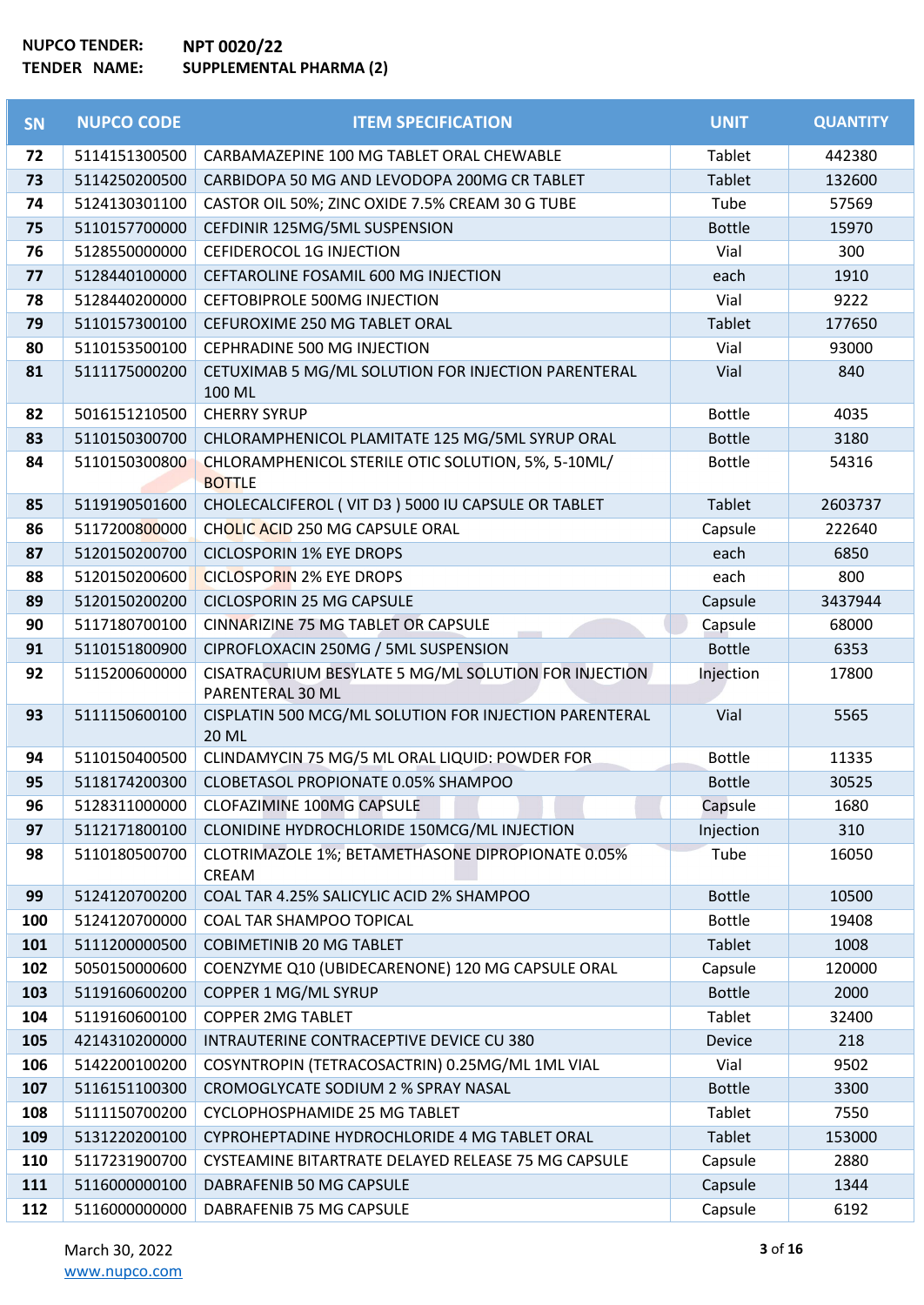| <b>SN</b> | <b>NUPCO CODE</b> | <b>ITEM SPECIFICATION</b>                                                                           | <b>UNIT</b>   | <b>QUANTITY</b> |
|-----------|-------------------|-----------------------------------------------------------------------------------------------------|---------------|-----------------|
| 113       | 5120150900000     | DACLIZUMAB 5 MG INJECTION                                                                           | Vial          | 200             |
| 114       | 5118202400000     | DANAZOL 100 MG CAPSULE ORAL                                                                         | Capsule       | 28360           |
| 115       | 5118202400200     | DANAZOL 200MG TABLET OR CAPSULE                                                                     | Capsule       | 28650           |
| 116       | 5110239900900     | DASABUVIR 250 MG TABLET ORAL                                                                        | Tablet        | 200             |
| 117       | 5111170300000     | DAUNORUBICIN 20 MG POWDER FOR INJECTION+DILUENT<br>PARENTERAL                                       | Vial          | 9678            |
| 118       | 5118210100200     | DESMOPRESSIN 100 MCG TABLET ORAL                                                                    | Tablet        | 178400          |
| 119       | 5118210100100     | DESMOPRESSIN ACETATE 100 MCG/ML DROPS NASAL                                                         | Pack          | 31350           |
| 120       | 5118170400500     | DEXAMETHASONE 0.1% (1 MG/G) EYE OINTMENT                                                            | Tube          | 5100            |
| 121       | 5128162600500     | DEXAMETHASONE 0.1% (1 MG/ML) + TOBRAMYCIN 0.3% (3<br>MG/ML) EYE DROPS                               | <b>Bottle</b> | 19738           |
| 122       | 5118170401300     | DEXAMETHASONE 1.5 MG TABLET ORAL                                                                    | Tablet        | 12800           |
| 123       | 5128162601100     | DEXAMETHASONE 10 MG/ML INTRATYMPANIC INJECTION                                                      | Injection     | 120             |
| 124       | 5118170400100     | DEXAMETHASONE SODIUM PHOSPHATE 0.05% (0.5 MG/G) EYE<br><b>OINTMENT</b>                              | Tube          | 7450            |
| 125       | 5124125700000     | DEXTRANOMER 50 MG/ML + HYALURONIC ACID 15 MG/ML<br>SOLUTION FOR PRE-FILLEDINJECTION PARENTERAL 1 ML | Syringe       | 48              |
| 126       | 5112170100100     | DIAZOXIDE 300 MG INJECTION 20 ML VIAL                                                               | Ampoule       | 310             |
| 127       | 5138331500000     | DICLOFENAC SODIUM 75 MG SUSTAINED RELEASE TABLET                                                    | <b>Tablet</b> | 102000          |
| 128       | 5138561200000     | DIETHYLAMINE SALICYLATE 5%, HEPARINOID 1%, AESCIN 1% GEL<br>40GM                                    | Tube          | 242775          |
| 129       | 5110280000100     | DILOXANIDE FUROATE 250MG WITH METRONIDAZOLE 250MG<br><b>TABLET</b>                                  | <b>Tablet</b> | 3075            |
| 130       | 5110161400000     | DILOXANIDE FUROATE 500 MG TABLET ORAL                                                               | Tablet        | 8600            |
| 131       | 5112171300200     | DILTIAZEM HYDROCHLORIDE 25 MG/5 ML INJECTION, 5 ML VIAL                                             | Ampoule       | 7910            |
| 132       | 5117182000100     | DIMENHYDRINATE INJECTION 50 MG/ 1 ML                                                                | Injection     | 4500            |
| 133       | 5124122200500     | DIMETHICONE/SILICONE DIOXIDE 40MG CHEWABLE TABLET                                                   | Tablet        | 650000          |
| 134       | 5117200400000     | <b>DIMETHYL SULFOXIDE 99%</b>                                                                       | Ampoule       | 195             |
| 135       | 5116162000600     | DIPHENHYDRAMINE 100 MG POWDER FOR INJECTION<br>PARENTERAL                                           | Vial          | 2700            |
| 136       | 5131230900000     | DIPHENHYDRAMINE HCL 50MG CAPSULE                                                                    | Capsule       | 42000           |
| 137       | 5113170500400     | DIPYRIDAMOLE 200 MG + ASPIRIN 25 MG TABLET ORAL RETARD                                              | Tablet        | 7200            |
| 138       | 5112159900000     | DISTIGMINE BROMIDE 5 MG TABLET ORAL                                                                 | <b>Tablet</b> | 8000            |
| 139       | 5115173200300     | DOBUTAMINE 1000MG/250ML IN DEXTROSE 5% PREMIXED<br><b>INFUSION</b>                                  | <b>Bag</b>    | 7152            |
| 140       | 5110155700300     | DOXYCYCLINE 40 MG CAPSULE ORAL MODIFIED RELEASE                                                     | Capsule       | 4500            |
| 141       | 5110155700400     | DOXYCYCLINE 50 MG/5ML SYRUP ORAL                                                                    | <b>Bottle</b> | 100             |
| 142       | 5115163600000     | EDROPHONIUM 10 MG/ML SOLUTION FOR INJECTION<br>PARENTERAL                                           | Injection     | 210             |
| 143       | 5113210000100     | EMAPALUMAB 5MG/ML INJECTION 10ML VIAL                                                               | Vial          | 24              |
| 144       | 5113210000000     | EMAPALUMAB 5MG/ML INJECTION 2ML VIAL                                                                | Vial          | 32              |
| 145       | 5124129902000     | EMULSIFYING OINTMENT 100 G BOTTLE OR TUBE                                                           | <b>Bottle</b> | 390332          |
| 146       | 5120200000300     | <b>ENCORAFENIB 75 MG CAPSULE</b>                                                                    | Capsule       | 3960            |
| 147       | 5117162201500     | ENEMA SODIUM BIPHOSPHATE PEDIATRIC WITH PRELUBRICATED<br><b>TIP DISPOSABLE</b>                      | <b>Bottle</b> | 41767           |
| 148       | 5114350100400     | ENTACAPONE 200 MG TABLET ORAL                                                                       | Tablet        | 40200           |
| 149       | 5113150600300     | "EPOETIN BETA 4 000 INTERNATIONAL UNITS INJECTION, 0.3 ML<br>SYRINGE"                               | Ampoule       | 22688           |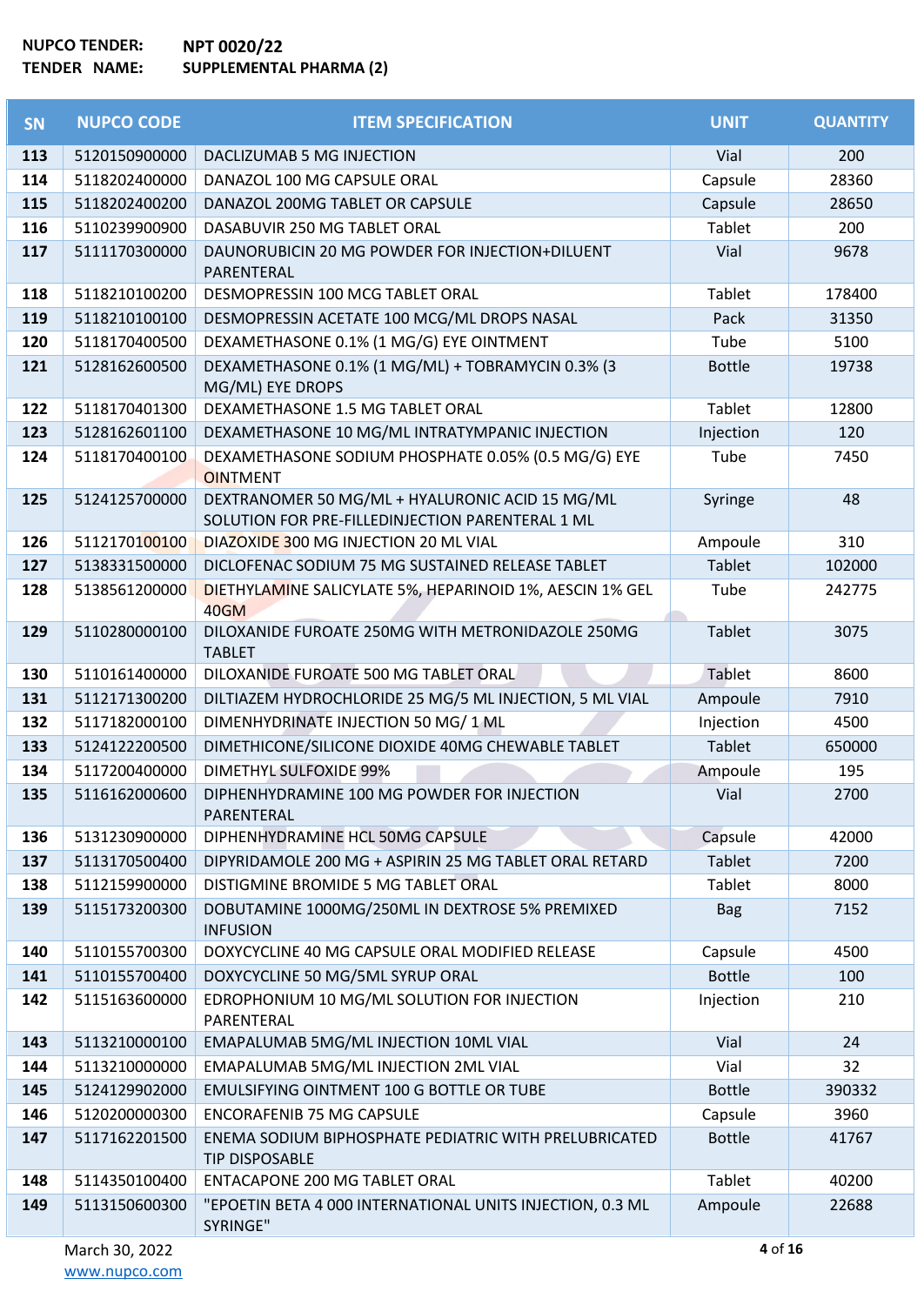| <b>SN</b> | <b>NUPCO CODE</b> | <b>ITEM SPECIFICATION</b>                                                                                                         | <b>UNIT</b>   | <b>QUANTITY</b> |
|-----------|-------------------|-----------------------------------------------------------------------------------------------------------------------------------|---------------|-----------------|
| 150       | 5111200300000     | <b>ERDAFITINIB 4 MG TABLET</b>                                                                                                    | Tablet        | 672             |
| 151       | 5119190509000     | ERGOCALCIFEROL (VIT. D2) 300000U/ML INJ 1ML (IM)                                                                                  | Ampoule       | 308             |
| 152       | 5140403000000     | ERGOTAMINE TARTRATE 1 MG + CAFFEINE 100 MG TABLET                                                                                 | Tablet        | 2400            |
| 153       | 5110157001100     | ERYTHROMYCIN LACTOBIONATE 500MG INJECTION                                                                                         | Vial          | 17050           |
| 154       | 5118182300100     | ESTERIFIED ESTROGEN 1.25MG TABLET                                                                                                 | Tablet        | 21250           |
| 155       | 5118182300000     | ESTERIFIEDESTROGEN 300 MCG TABLET ORAL                                                                                            | Tablet        | 26250           |
| 156       | 5118181301100     | ESTRADIOL VALERATE 2 MG AND NORGESTREL 500 MCG TABLET                                                                             | Tablet        | 44010           |
| 157       | 5135180400000     | ESTROGENS CONJUGATED 25 MG INJECTION: POWDER FOR, VIAL                                                                            | Vial          | 225             |
| 158       | 5118249900500     | ETELCALCETIDE 10MG/ML INJECTION                                                                                                   | Vial          | 10000           |
| 159       | 5118249900400     | ETELCALCETIDE 2.5MG/ML INJECTION                                                                                                  | Vial          | 7000            |
| 160       | 5118249900300     | ETELCALCETIDE 5MG/ML INJECTION                                                                                                    | Vial          | 18000           |
| 161       | 5132160100000     | ETHANOLAMINE OLEATE 5 % SOLUTION FOR INJECTION<br><b>PARENTERAL 5 ML</b>                                                          | Ampoule       | 15088           |
| 162       | 5135241500000     | ETHINYL ESTRADIOL 2.5 MCG + NORETHINDRONE 0.5MG / TAB                                                                             | Tablet        | 5000            |
| 163       | 5135240000000     | ETHINYLESTRADIOL 30 MCG AND GESTODENE 75 MCG TABLET                                                                               | Tablet        | 100500          |
| 164       | 5135200500000     | ETONOGESTREL 68 MG IMPLANT FOR SUBDERMAL USE                                                                                      | each          | 3000            |
| 165       | 5111173900000     | ETOPOSIDE 50MG TABLET OR CAPSULE                                                                                                  | Tablet        | 6684            |
| 166       | 5113160200100     | EXTRACTUM CEPAE, HEPARIN, ALLANTOIN SCAR GEL 20 G TUBE                                                                            | Tube          | 20561           |
| 167       | 5114150300000     | FELBAMATE 400 MG TABLET ORAL                                                                                                      | Tablet        | 4000            |
| 168       | 5113150300600     | FERRIC HYDROXIDE POLYMALTOSE COMPLEX 100 MG CHEWABLE<br><b>TABLET</b>                                                             | Tablet        | 3552751         |
| 169       | 5115164200000     | FLAVOXATE HYDROCHLORIDE 100 MG TABLET ORAL                                                                                        | Tablet        | 6000            |
| 170       | 5110180800100     | FLUCYTOSINE 500 MG TABLET ORAL                                                                                                    | Capsule       | 5950            |
| 171       | 5114290801500     | FLUORESCEIN SODIUM 0.25% (1.25 MG/0.5 ML) + LIDOCAINE<br>HYDROCHLORIDE ANHYDROUS 4% (20 MG/0.5 ML) EYE DROPS,<br>0.5 ML UNIT DOSE | <b>Minims</b> | 63176           |
| 172       | 5111160500100     | FLUOROURACIL 50 MG/ML SOLUTION TOPICAL                                                                                            | <b>Bottle</b> | 20879           |
| 173       | 5118191200900     | FOLLITROPIN BETA 600 U INJ SYRINGE                                                                                                | Syringe       | 7100            |
| 174       | 5143290200000     | FOSINOPRIL 10 MG TABLET ORAL                                                                                                      | Tablet        | 70000           |
| 175       | 5119151000500     | <b>FUROSEMIDE 20 MG TABLET</b>                                                                                                    | Tablet        | 2810000         |
| 176       | 5119151000100     | FUROSEMIDE 40 MG TABLET ORAL                                                                                                      | Tablet        | 32912455        |
| 177       | 5119151000700     | FUROSEMIDE 80 MG TABLET ORAL                                                                                                      | Tablet        | 49000           |
| 178       | 5110158400200     | GENTAMICIN 0.3% (1.5 MG/0.5 ML) EYE DROPS, 0.5 ML UNIT<br><b>DOSE</b>                                                             | <b>Minims</b> | 26055           |
| 179       | 5110158400700     | GENTAMICIN SULPHATE 0.1% (1MG/G) OINTMENT TOPICAL                                                                                 | Tube          | 2000            |
| 180       | 5111200000300     | <b>GILTERITINIB 40MG TABLET</b>                                                                                                   | Tablet        | 1008            |
| 181       | 5118150400100     | <b>GLIMEPIRIDE 2 MG TABLET ORAL</b>                                                                                               | Tablet        | 1650469         |
| 182       | 5118150400200     | <b>GLIMEPIRIDE 3MG TABLET</b>                                                                                                     | Tablet        | 10000           |
| 183       | 5140152500100     | GLUCARPIDASE 1000 UNITS POWDER FOR SOLUTION FOR<br><b>INJECTION</b>                                                               | Vial          | 15              |
| 184       | 5117161900300     | GLYCEROL OR GLYCERIN ORAL SOLUTION BOTTLE                                                                                         | <b>Bottle</b> | 372             |
| 185       | 5141160500000     | NITROGLYCERIN 400 MICROGRAM TABLET: SUBLINGUAL                                                                                    | Tablet        | 332090          |
| 186       | 5141160500100     | GLYCERYL TRINITRATE 500 MICROGRAM TABLET: SUBLINGUAL                                                                              | Tablet        | 103749          |
| 187       | 5120241700000     | <b>GOLIMUMAB 50 MG INJECTION</b>                                                                                                  | each          | 168             |
| 188       | 5118190100200     | <b>GONADOTROPHIN CHORIONIC HUMAN 1500 IU POWDER FOR</b><br><b>INJECTION PARENTERAL</b>                                            | Ampoule       | 11120           |
| 189       | 5117180200300     | GRANISETRON 1000 MCG/5ML SYRUP ORAL                                                                                               | <b>Bottle</b> | 80              |
|           | March 30, 2022    |                                                                                                                                   | 5 of 16       |                 |

[www.nupco.com](http://www.nupco.com/)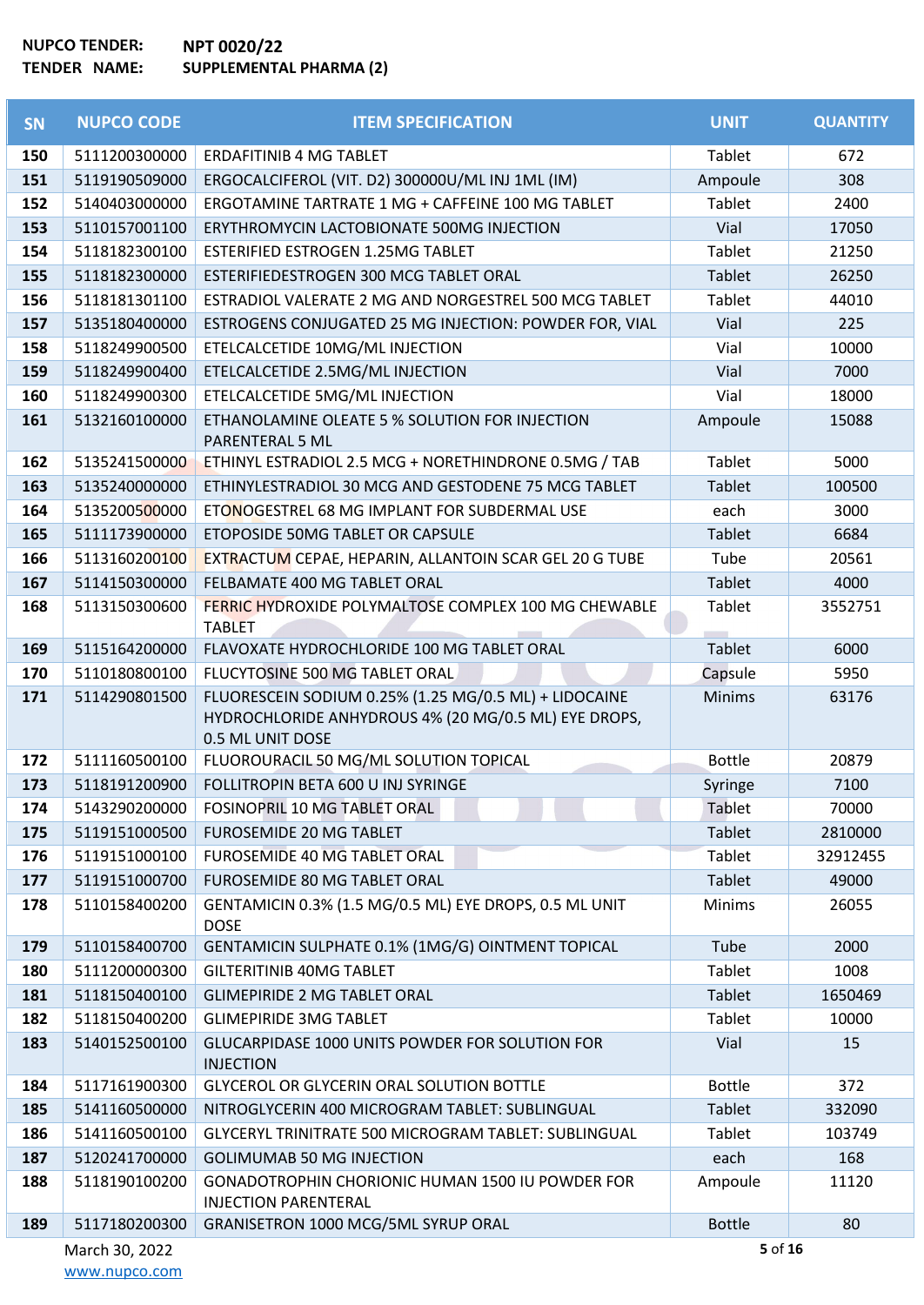| <b>SN</b> | <b>NUPCO CODE</b> | <b>ITEM SPECIFICATION</b>                                                      | <b>UNIT</b>           | <b>QUANTITY</b> |
|-----------|-------------------|--------------------------------------------------------------------------------|-----------------------|-----------------|
| 190       | 5117180200400     | <b>GRANISETRON 1MG/ML 3ML INJECTION</b>                                        | Injection             | 89155           |
| 191       | 5110180900100     | GRISEOFULVIN 125 MG/5ML SUSPENSION                                             | <b>Bottle</b>         | 8250            |
| 192       | 5114170201000     | HALOPERIDOL DECANOATE 100MG/ML INJECTION                                       | Vial                  | 9046            |
| 193       | 5115200500700     | HEPTAVALENT BOTULINUM ANTITOXIN 20 TO 50 ML VIAL                               | Vial                  | 50              |
| 194       | 5120180601300     | HUMAN IMMUNOGLOBULIN 1 G INJECTION                                             | Vial                  | 3134            |
| 195       | 5119151500200     | HYDROCHLOROTHIAZIDE 12.5 MG TABLET ORAL                                        | <b>Tablet</b>         | 853000          |
| 196       | 5110250000700     | HYDROCORTISONE + NEOMYCIN + POLYMYXIN B EYE OINTMENT<br>OPHTHALMIC             | Tube                  | 25212           |
| 197       | 5118172500100     | HYDROCORTISONE BUTYRATE 0.1% (1MG/G) OINTMENT                                  | Tube                  | 500             |
| 198       | 5110270900800     | HYDROGEN PEROXIDE 3% TOPICAL ANTI-INFECTIVE SOLUTION 16<br>OZ BTL PLASTIC CASE | each                  | 1111            |
| 199       | 5110270900400     | HYDROGEN PEROXIDE 6 % SOLUTION TOPICAL                                         | <b>Bottle</b>         | 15516           |
| 200       | 5124120900300     | HYDROQUINONE 5G + HYDROCORTISONE 1G + TRETINOIN 0.1G<br><b>CREAM TOPICAL</b>   | Tube                  | 1625            |
| 201       | 5050150900100     | HYDROXOCOBALAMIN (VITAMIN B12) 1MG/ML INJ 1ML                                  | Vial                  | 129574          |
| 202       | 5111160600200     | HYDROXYUREA 1000 MG CAPSULE ORAL                                               | Capsule               | 527430          |
| 203       | 5111160600400     | HYDROXYUREA 250 MG CAPSULE ORAL                                                | Capsule               | 56000           |
| 204       | 5116163700200     | HYDROXYZINE HYDROCHLORIDE 10 MG TABLET ORAL                                    | Tablet                | 417225          |
| 205       | 5111171301700     | IDARUCIZUMAB 2.5 G/50 ML VIAL                                                  | Vial                  | 40              |
| 206       | 5120180601200     | IMMUNOGLOBULIN 5% INJECTION 10 G/200 ML BOTTLE                                 | <b>Bottle</b>         | 8000            |
| 207       | 5115201400000     | INCOBOTULINUM TOXIN A 100 MG FOR INJECTION PARENTERAL                          | Vial                  | 2400            |
| 208       | 5114210700000     | INDOMETACIN 1 MG POWDER FOR INJECTION PARENTERAL                               | Vial                  | 10420           |
| 209       | 5114210700500     | INDOMETACIN 75 MG CAPSULE ORAL RETARD                                          | Capsule               | 54000           |
| 210       | 5138350700000     | INDOMETHACIN 25 MG/5ML ORAL SOLUTION                                           | <b>Bottle</b>         | 220             |
| 211       | 5118150604300     | INSULIN DEGLUDEC 70%; INSULIN ASPART 30% PREFILLED PEN<br><b>SYRINGE</b>       | Pre Filled<br>Syringe | 456200          |
| 212       | 5134271100000     | INTERFERON GAMMA-1B 100MCG/0.5ML VIAL                                          | Vial                  | 2324            |
| 213       | 5116170500500     | IPRATROPIUM BROMIDE 20 MCG/ACTUATION INHALER FOR<br><b>INHALATION</b>          | each                  | 9766            |
| 214       | 5113191100000     | IRON DEXTRAN 100 MG/2 ML INJECTION                                             | Ampoule               | 500             |
| 215       | 5115170600300     | ISOPRENALINE HCL 1MG/ML INJ 2ML                                                | Ampoule               | 5940            |
| 216       | 5117242100000     | KAOLIN-LIGHT + PECTIN ORAL LIQUID                                              | <b>Bottle</b>         | 7100            |
| 217       | 5110181100000     | KETOCONAZOLE 2% (20 MG/G) SHAMPOO                                              | Pack                  | 181831          |
| 218       | 5110181100100     | KETOCONAZOLE 2% (20MG/G) CREAM TOPICAL                                         | Tube                  | 55835           |
| 219       | 5124122800200     | LACTASE 9000 IU TABLET ORAL                                                    | Tablet                | 5000            |
| 220       | 5134000000000     | LETERMOVIR 240MG TABLET                                                        | Tablet                | 4032            |
| 221       | 5134000000100     | LETERMOVIR 480 MG TABLET                                                       | Tablet                | 8064            |
| 222       | 5131320500100     | LEVOCABASTIN EYE DROPS 0.5MG/ML 4ML                                            | <b>Bottle</b>         | 63625           |
| 223       | 5110153800100     | LEVOFLOXACIN 500 MG TABLET ORAL                                                | Tablet                | 184638          |
| 224       | 5135200600000     | LEVONORGESTREL 30MCG TABLET                                                    | Tablet                | 418400          |
| 225       | 5118160100600     | LEVOTHYROXINE 125 MCG/5ML SUSPENSION ORAL                                      | <b>Bottle</b>         | 1300            |
| 226       | 5114290803300     | LIDOCAINE 2 % VISCOUS SOLUTION FOR INJECTION<br><b>INTRAVENOUS 125 ML</b>      | <b>Bottle</b>         | 34376           |
| 227       | 5114290800500     | LIDOCAINE 3.5% EYE GEL                                                         | Tube                  | 1001            |
| 228       | 5127161300100     | LIDOCAINE HCL (1 %) 10 MG/ML 5 ML AMPOULE (PRESERVATIVE<br>FREE)               | Ampoule               | 35236           |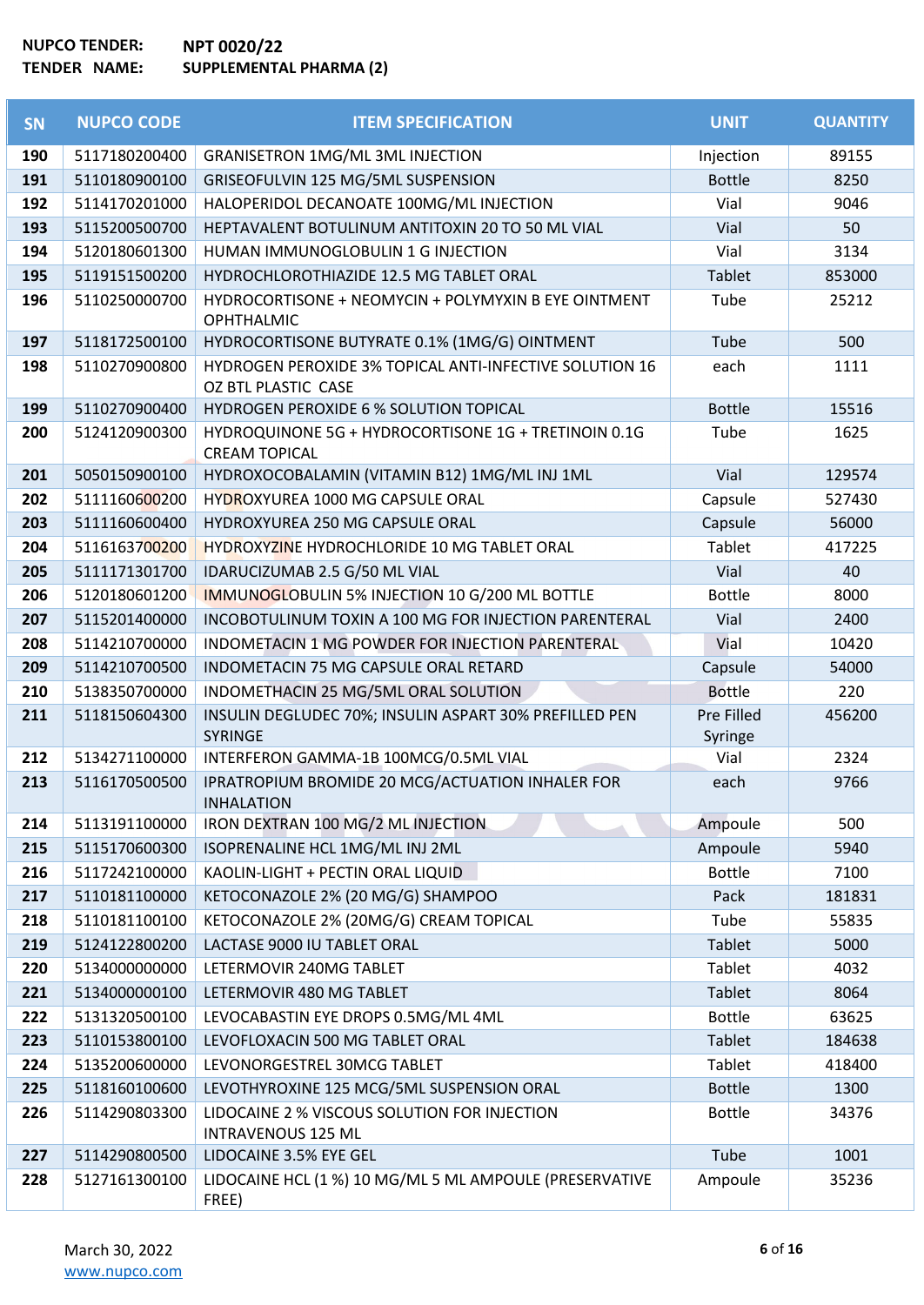| <b>SN</b> | <b>NUPCO CODE</b> | <b>ITEM SPECIFICATION</b>                                                                                                                      | <b>UNIT</b>           | <b>QUANTITY</b> |
|-----------|-------------------|------------------------------------------------------------------------------------------------------------------------------------------------|-----------------------|-----------------|
| 229       | 5114290804000     | LIDOCAINE HYDROCHLORIDE ANHYDROUS 0.4% (2 G/ 500 ML) +<br>DEXTROSE 5% (25G/ 500 ML) INJECTION INTRAVENOUS INFUSION<br>500 ML BAG               | Syringe               | 3750            |
| 230       | 5114290801200     | LIDOCAINE HYDROCHLORIDE ANHYDROUS 1% (200 MG/20 ML) +<br>EPINEPHRINE (ADRENALINE) 1 IN 100 000 (200 MICROGRAM/20<br>ML) INJECTION, 20 ML V IAL | Vial                  | 112382          |
| 231       | 5114290801800     | LIDOCAINE HYDROCHLORIDE ANHYDROUS 2% (100 MG/5 ML)<br>INJECTION 5 MLSYRINGE PRESERVATIVE FREE                                                  | Syringe               | 68300           |
| 232       | 5114290803800     | LIGNOCAINE 2% INJ 5ML WITHOUT NEEDLE MINIJECT                                                                                                  | Pre Filled<br>Syringe | 21992           |
| 233       | 5117240000300     | LIPASE 5000 PH EUR UNITS PROTEASE 200 PH EUR UNITS AND<br>AMYLASE 3600PH EUR UNITS GRANULES                                                    | <b>Bottle</b>         | 4800            |
| 234       | 5112181900300     | <b>LOMITAPIDE 10 MG CAPSULE</b>                                                                                                                | Capsule               | 2000            |
| 235       | 5112181900400     | LOMITAPIDE 5 MG CAPSULE ORAL                                                                                                                   | Capsule               | 2000            |
| 236       | 5111151000200     | LOMUSTINE 10 MG CAPSULE ORAL                                                                                                                   | Capsule               | 4848            |
| 237       | 5111151000000     | LOMUSTINE 100 MG CAPSULE ORAL                                                                                                                  | Capsule               | 4150            |
| 238       | 5111151000100     | LOMUSTINE 40 MG CAPSULE ORAL                                                                                                                   | Capsule               | 2670            |
| 239       | 5111151000300     | LOMUSTINE 5 MG CAPSULE                                                                                                                         | Capsule               | 4824            |
| 240       | 5117170200100     | LOPERAMIDE 1 MG/5 ML ORAL SOLUTION 100 ML BOTTLE                                                                                               | <b>Bottle</b>         | 1277            |
| 241       | 5120200000700     | <b>LORLATINIB 100 MG TABLET</b>                                                                                                                | <b>Tablet</b>         | 3240            |
| 242       | 5142150300100     | LOTEPREDNOL ETABONATE 0.5% (5 MG/ML) EYE DROPS<br><b>OPHTHALMIC</b>                                                                            | <b>Bottle</b>         | 3700            |
| 243       | 5133410300000     | <b>LURASIDONE 18.5 TABLET</b>                                                                                                                  | Tablet                | 36000           |
| 244       | 5133410300200     | <b>LURASIDONE 37 TABLET</b>                                                                                                                    | Tablet                | 12000           |
| 245       | 5113150000200     | LUSPATERCEPT 25 MG FOR INJECTION                                                                                                               | Vial                  | 30              |
| 246       | 5117150800000     | MAGNESIUM CARBONATE 54 MG ELEMENTAL MAGNESIUM/5 ML<br><b>ORAL LIQUID</b>                                                                       | <b>Bottle</b>         | 4000            |
| 247       | 5117150200000     | MAGNESIUM HYDROXIDE SUSPENSION                                                                                                                 | <b>Bottle</b>         | 50              |
| 248       | 5117160600700     | MAGNESIUM SULFATE 1 KG POWDER                                                                                                                  | <b>Bottle</b>         | 2073            |
| 249       | 5118182700200     | MEDROXYPROGESTERONE ACETATE 100 MG TABLET ORAL                                                                                                 | Tablet                | 1200            |
| 250       | 5110160400000     | MEGLUMINE ANTIMONATE 1.5G/5ML FOR INJECTION<br>PARENTERAL                                                                                      | Vial                  | 15000           |
| 251       | 5111180000400     | MELATONIN 1 MG/ML ORAL LIQUID                                                                                                                  | <b>Bottle</b>         | 200             |
| 252       | 5111171302000     | MEPOLIZUMAB 100 MG SOLUTION FOR INJECTION PREFILLED<br>PEN 10 ML                                                                               | Pre Filled<br>Syringe | 4300            |
| 253       | 5114200301000     | MESALAMINE/MESALAZINE RECTAL 500MG SUPPOSITORY                                                                                                 | Suppository           | 112000          |
| 254       | 5114200301300     | MESALAZINE 1G RECTAL FOAM                                                                                                                      | <b>Bottle</b>         | 11123           |
| 255       | 5144160500000     | METHACHOLINE 100 MG SOLUTION FOR INJECTION PARENTERAL<br>1 ML                                                                                  | Vial                  | 597             |
| 256       | 5127270100000     | <b>METHIONINE POWDER</b>                                                                                                                       | each                  | 100             |
| 257       | 5111161001900     | METHOTREXATE 25MG INJECTION 0.5ML PREFILLED SYRINGE<br>PRESERVATIVE FREE                                                                       | Pre Filled<br>Syringe | 7280            |
| 258       | 5124129901100     | METHOXSALEN 1% TOPICAL LOTION                                                                                                                  | each                  | 300             |
| 259       | 5114249900100     | METHYLERGOMETRINE / METHYLERGONOVINE MALEATE 125<br>MICROGRAM TABLET                                                                           | Tablet                | 550             |
| 260       | 5110181200600     | MICONAZOLE 2% TINCTURE BOTTLE FOR TOPICAL USE                                                                                                  | <b>Bottle</b>         | 3925            |
| 261       | 5139172900200     | MIDODRINE 5 MG TABLET ORAL                                                                                                                     | Tablet                | 7824            |
| 262       | 5112171100300     | MINOXIDIL 5 MG TABLET ORAL                                                                                                                     | Tablet                | 32522           |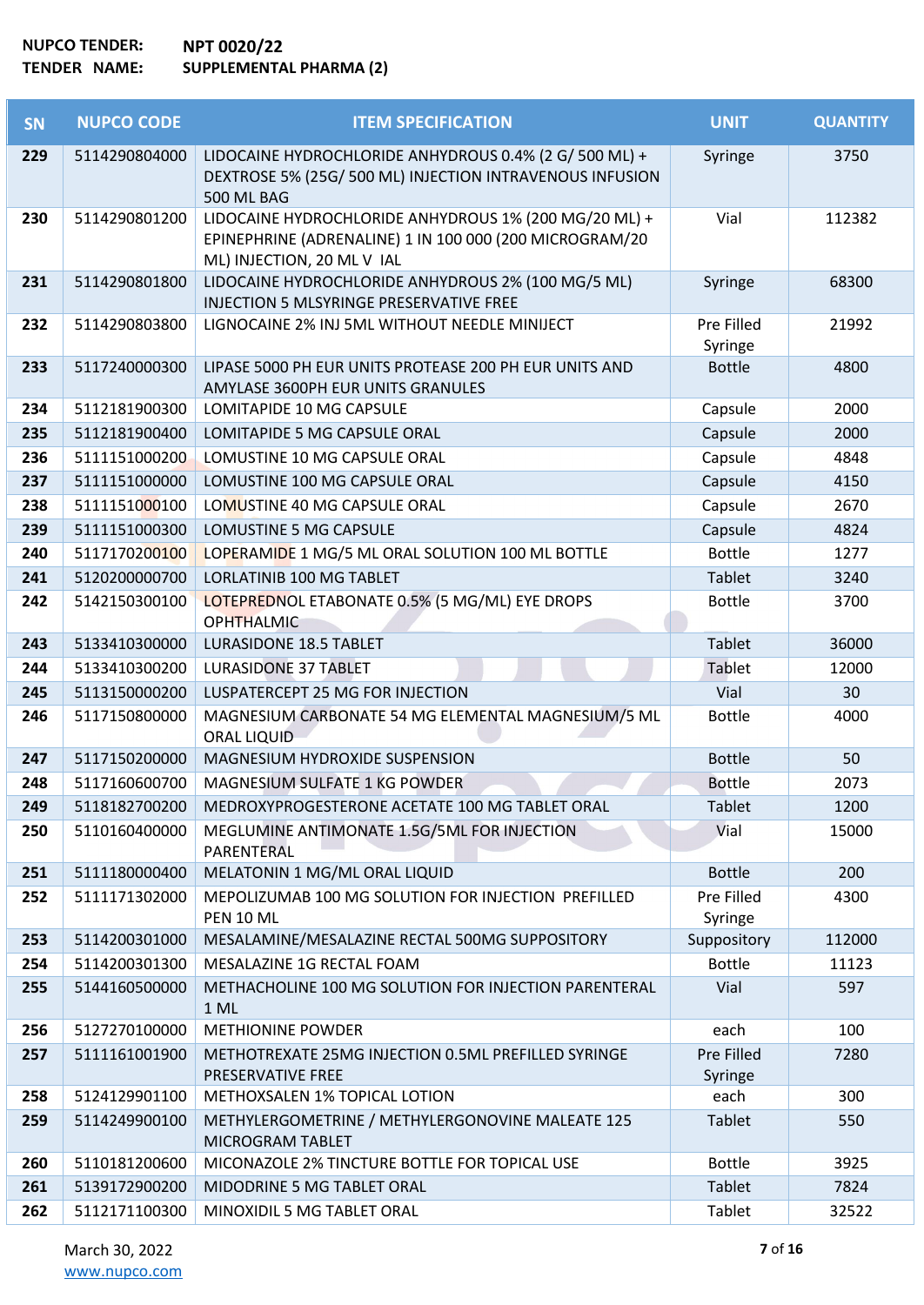| <b>SN</b> | <b>NUPCO CODE</b> | <b>ITEM SPECIFICATION</b>                                                             | <b>UNIT</b>           | <b>QUANTITY</b> |
|-----------|-------------------|---------------------------------------------------------------------------------------|-----------------------|-----------------|
| 263       | 5111170400800     | MITOMYCIN 0.02% (200 MCG/ML) EYE DROPS OPHTHALMIC                                     | <b>Minims</b>         | 11800           |
| 264       | 5111186000000     | MITOTANE 500 MG TABLET ORAL                                                           | Tablet                | 18300           |
| 265       | 5124120900400     | MONOBENZONE POWDER                                                                    | each                  | 985             |
| 266       | 5050180100400     | MULTIVITAMIN CARBOHYDRATE FREE 200 G POWDER ORAL                                      | <b>Bottle</b>         | 340             |
| 267       | 5119190509100     | MULTIVITAMINS ADEK TABLET ORAL CHEWABLE                                               | Tablet                | 301410          |
| 268       | 5119190506300     | MULTIVITAMINS WITH VITAMIN A, D, E, K IN WATER SOLUBLE<br><b>FORM FOR PEDIATRIC</b>   | <b>Bottle</b>         | 9890            |
| 269       | 5120150300500     | MYCOPHENOLATE 200MG/ML POWDER FOR SUSPEN                                              | <b>Bottle</b>         | 15098           |
| 270       | 5120150300400     | MYCOPHENOLATE SODIUM 180MG TABLET                                                     | Tablet                | 76440           |
| 271       | 5110157500100     | NAFCILLIN SODIUM POWDER FOR INJ 2GM, VIAL                                             | Vial                  | 6315            |
| 272       | 5110181400000     | NATAMYCIN 5% (50 MG/ML) EYE DROPS OPHTHALMIC                                          | <b>Bottle</b>         | 500             |
| 273       | 5143392100000     | NICARDIPINE 10MG/10ML PREMIXED INJECTION                                              | <b>Bottle</b>         | 5050            |
| 274       | 5141350400200     | NIMODIPINE 10 MG SOLUTION FOR INJECTION PARENTERAL 50<br>ML                           | Vial                  | 2667            |
| 275       | 5112175800000     | NITROPRUSSIDE SODIUM 10 MG/ML SOLUTION FOR INJECTION<br>PARENTERAL 5 ML               | Vial                  | 14865           |
| 276       | 5135241400000     | ETHINYLESTRADIOL 6 MG/24 HOURS + NORELGESTROMIN 0.6<br>MG/24 HOURS PATCH              | each                  | 5110            |
| 277       | 5118183400000     | NORETHISTERONE 500 MICROGRAM + ETHINYLESTRADIOL 35<br>MICROGRAM TABLET                | <b>Tablet</b>         | 2520            |
| 278       | 5110181500500     | NYSTATIN 100,000 UNITS/G AND TRIAMCINOLONE 0.1% CREAM,<br><b>15GM TUBE</b>            | Tube                  | 4700            |
| 279       | 5118230400100     | OCTREOTIDE ACETATE 200 MCG/ML SOLUTION FOR INJECTION<br>PARENTERAL 5 ML               | Vial                  | 29898           |
| 280       | 5120155700200     | OMALIZUMAB 150 MG/ML SOLUTION FOR INJECTION IN PRE-<br>FILLEDSYRINGESUBCUTANEOUS 1 ML | Pre Filled<br>Syringe | 18813           |
| 281       | 5119199900100     | OMEGA 3 1G TABLET OR CAPSULE                                                          | Capsule               | 15500           |
| 282       | 5117191300500     | OMEPRAZOLE SUSPENSION 4 MG/ML                                                         | <b>Bottle</b>         | 203210          |
| 283       | 5117164300300     | OPHTHALMIC, 0.5% CARBOXYMETHYLCELLULOSE SODIUM, EYE<br><b>DROPS</b>                   | <b>Bottle</b>         | 24500           |
| 284       | 5114290700100     | OXYBUPROCAINE HYDROCHLORIDE 0.4% (4 MG/ML) EYE DROPS<br><b>OPHTHALMIC</b>             | <b>Bottle</b>         | 96500           |
| 285       | 5118220300200     | OXYTOCIN 5 IU/ML; ERGOMETRINE 500 MCG/ML INJECTION<br><b>AMPOULE OR VIAL</b>          | Ampoule               | 22840           |
| 286       | 5135160900500     | PALBOCICLIB 75MG TABLET                                                               | Tablet                | 25282           |
| 287       | 5133200300500     | PALIPERIDONE 6 MG TABLET: MODIFIED RELEASE                                            | Tablet                | 130200          |
| 288       | 5133200300600     | PALIPERIDONE 75MG IM PREFILLED SYRINGE                                                | Pre Filled<br>Syringe | 4008            |
| 289       | 5118241600100     | PAMIDRONATE DISODIUM DRY POWDER IV INJ 30 MG                                          | Vial                  | 1330            |
| 290       | 5112210400300     | PAPAVERINE HCL SOLUTION FOR INJECTION (60MG/2ML)<br>AMPULE                            | Ampoule               | 12710           |
| 291       | 5114200101100     | PARACETAMOL 500 MG SUPPOSITORY RECTAL                                                 | Suppository           | 9400            |
| 292       | 5110239901000     | PARITAPREVIR 75 MG + RITONAVIR 50 MG + OMBITASVIR 12.5<br><b>MG TABLET ORAL</b>       | Tablet                | 200             |
| 293       | 5117230000100     | PATIROMER 16.8GM SACHET                                                               | Sachet                | 40142           |
| 294       | 5118240000100     | PATIROMER 8.4G POWDER SACHET                                                          | Sachet                | 133554          |
| 295       | 5114153001200     | PERAMPANEL 0.5 MG/ML SUSPENSION                                                       | Suspension            | 392             |
| 296       | 5110171500200     | PERMETHRIN 1% SHAMPOO 60ML                                                            | <b>Bottle</b>         | 41389           |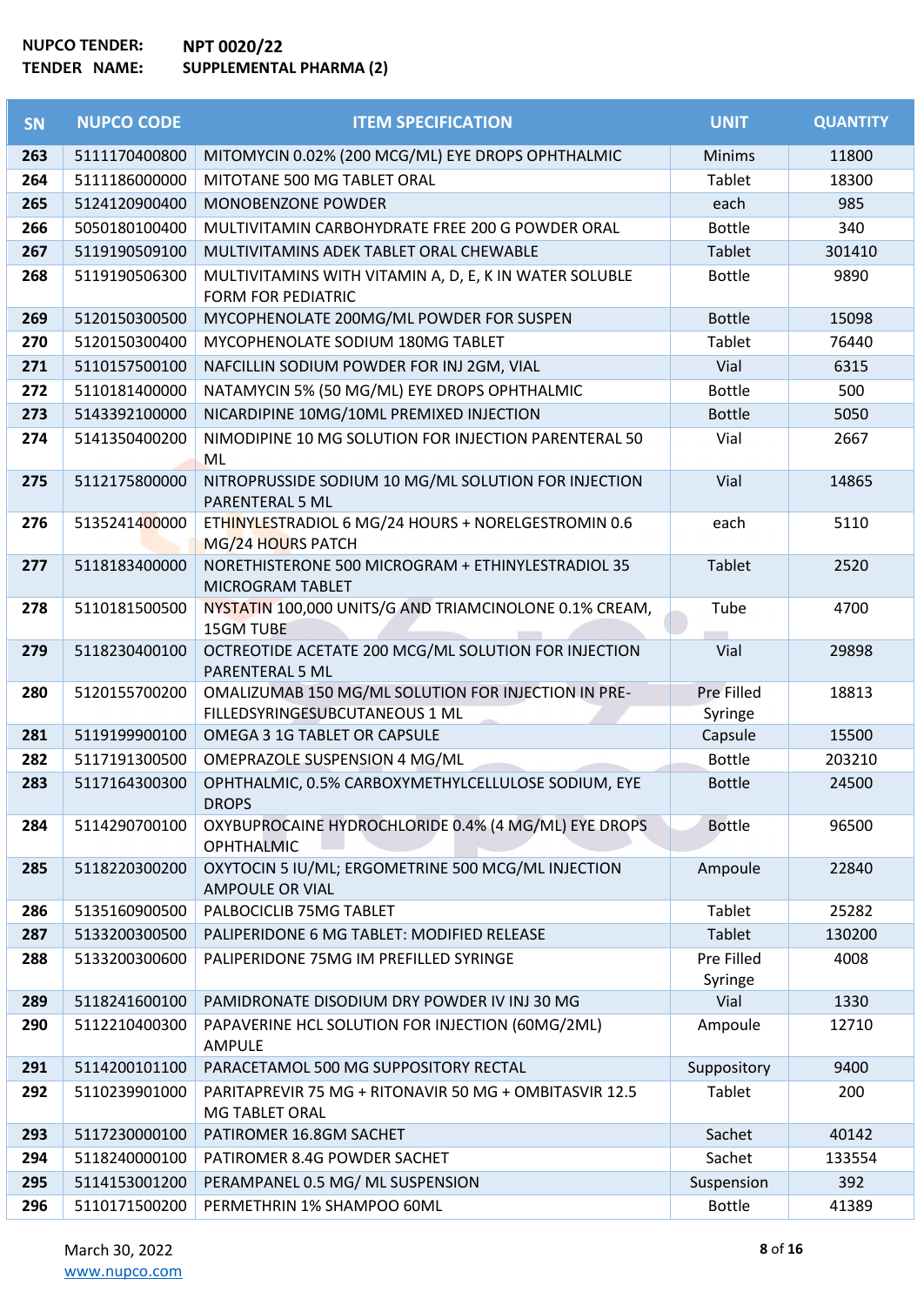| SN  | <b>NUPCO CODE</b> | <b>ITEM SPECIFICATION</b>                                                               | <b>UNIT</b>   | <b>QUANTITY</b> |
|-----|-------------------|-----------------------------------------------------------------------------------------|---------------|-----------------|
| 297 | 5110150701100     | PHENOXYMETHYLPENICILLIN 500 MG TABLET ORAL                                              | Tablet        | 21000           |
| 298 | 5114150700200     | PHENYTOIN 30 MG/5ML LIQUID ORAL                                                         | <b>Bottle</b> | 22995           |
| 299 | 5117162200600     | PHOSPHATE 500 MG TABLET ORAL EFFERVESCENT                                               | Tablet        | 1440830         |
| 300 | 5124111300000     | PHYSOSTIGMINE 1 MG/ML SOLUTION FOR INJECTION<br>PARENTERAL 2 ML                         | Ampoule       | 1690            |
| 301 | 5110195300100     | PHYTOMENADIONE 1 MG/0.5 ML INJECTION, 0.5 ML AMPOULE                                    | Ampoule       | 136624          |
| 302 | 5124111400200     | PILOCARPINE 1% (10 MG/ML) EYE DROPS OPHTHALMIC                                          | <b>Bottle</b> | 1280            |
| 303 | 5110156100000     | PIPERACILLIN 2 G POWDER FOR INJECTION PARENTERAL                                        | Vial          | 25000           |
| 304 | 5117231600000     | POLATUZUMAB VEDOTIN 140 MG PER VIAL                                                     | Vial          | 12              |
| 305 | 5132160400400     | POLIDOCANOL 0.5% INJECTION                                                              | Ampoule       | 2600            |
| 306 | 5135160900200     | PONATINIB 15 MG TABLET ORAL                                                             | Tablet        | 29835           |
| 307 | 5130340400100     | POSACONAZOLE 300 MG FOR INJECTION PARENTERAL                                            | Vial          | 2890            |
| 308 | 5119170501000     | POTASSIUM CITRATE 10MEQ TABLET                                                          | Tablet        | 577100          |
| 309 | 5119170500700     | POTASSIUM CITRATE EFFERVESCENT TABLET                                                   | Tablet        | 90376           |
| 310 | 5118160700400     | <b>POTASSIUM IODIDE BP POWDER</b>                                                       | <b>Bottle</b> | 44              |
| 311 | 5119180000200     | POTASSIUM PERMANGANATE BP CRYSTALS                                                      | <b>Bottle</b> | 73              |
| 312 | 5119170500200     | POTASSIUM SODIUM HYDROGEN CITRATE GRANULES 280 G                                        | Carton        | 28910           |
| 313 | 5114250800300     | PRAMIPEXOLE 0.25 MG TABLET ORAL                                                         | Tablet        | 1227885         |
| 314 | 5114250800000     | <b>PRAMIPEXOLE 1.5MG EXTENDED RELEASE TABLET</b>                                        | Tablet        | 24800           |
| 315 | 5114250800800     | PRAMIPEXOLE HCL 0.125 MG TABLET                                                         | Tablet        | 75800           |
| 316 | 5110190300100     | PRIMAQUINE 15 MG TABLET ORAL                                                            | Tablet        | 2285            |
| 317 | 5112151900200     | PROCAINAMIDE HYDROCHLORIDE 100 MG/ML SOLUTION FOR                                       | Ampoule       | 34857           |
| 318 | 5117181200400     | <b>INJECTION PARENTERAL 10 ML</b><br>PROCHLORPERAZINE 12.5 MG/ML SOLUTION FOR INJECTION | Ampoule       | 8100            |
|     |                   | PARENTERAL 1 ML                                                                         |               |                 |
| 319 | 5118181800500     | PROGESTERONE 100 MG TABLET VAGINAL                                                      | Tablet        | 31450           |
| 320 | 5110163000000     | PROPAMIDINE ISETIONATE 0.1% (1 MG/ML) EYE DROPS                                         | Bottle        | 30              |
| 321 | 5115181200600     | PROPRANOLOL 40 MG/ 5 ML 150 ML ORAL SOLUTION                                            | <b>Bottle</b> | 2650            |
| 322 | 5115181200700     | PROPRANOLOL HYDROCHLORIDE 20 MG/5 ML ORAL LIQUID                                        | <b>Bottle</b> | 6700            |
| 323 | 5138650000000     | PROTEIN C 1000 IU POWDER FOR INJECTION                                                  | Vial          | 1800            |
| 324 | 5118162100000     | PROTIRELIN 100 MCG FOR INJECTION PARENTERAL                                             | Injection     | 240             |
| 325 | 5116160600400     | PSEUDOEPHEDRINE HYDROCHLORIDE 60 MG + TRIPROLIDINE                                      | Tablet        | 59005           |
|     |                   | <b>HYDROCHLORIDE 2.5 MG TABLET</b>                                                      |               |                 |
| 326 | 5117161000400     | PSYLLIUM LAXATIVE POWDER                                                                | Sachet        | 235840          |
| 327 | 5115151400200     | PYRIDOSTIGMINE 60MG/5ML SYRUP                                                           | <b>Bottle</b> | 290             |
| 328 | 5050152300300     | PYRIDOXAL 5 - PHOSPHATE 50 MG VITAMIN TABLET                                            | Tablet        | 19200           |
| 329 | 5110190700100     | PYRIMETHAMINE 25 MG + SULFADOXINE 500 MG TABLET ORAL                                    | <b>Tablet</b> | 117228          |
| 330 | 5114172200800     | QUETIAPINE IMMEDIATE RELEASE 50MG TABLET                                                | Tablet        | 311005          |
| 331 | 5110239902500     | RALTEGRAVIR 100 MG GRANULES FOR SUSPENSION ORAL                                         | <b>Bottle</b> | 3600            |
| 332 | 5117190400100     | RANITIDINE 150 MG TABLET ORAL                                                           | Tablet        | 10103600        |
| 333 | 5117190400200     | RANITIDINE 25 MG/ML SOLUTION FOR INJECTION PARENTERAL 2<br>ML                           | Ampoule       | 229280          |
| 334 | 5117190400400     | RANITIDINE 75 MG/5 ML ORAL LIQUID                                                       | Syrup         | 61475           |
| 335 | 5120153800100     | RAVULIZUMAB 10MG/ML INJ 30ML VIAL                                                       | Vial          | 1448            |
| 336 | 5134250000000     | REMDESIVIR 100 MG INJECTION                                                             | Vial          | 400             |
| 337 | 5114170400800     | RISPERIDONE 500 MCG TABLET ORAL                                                         | Tablet        | 4000            |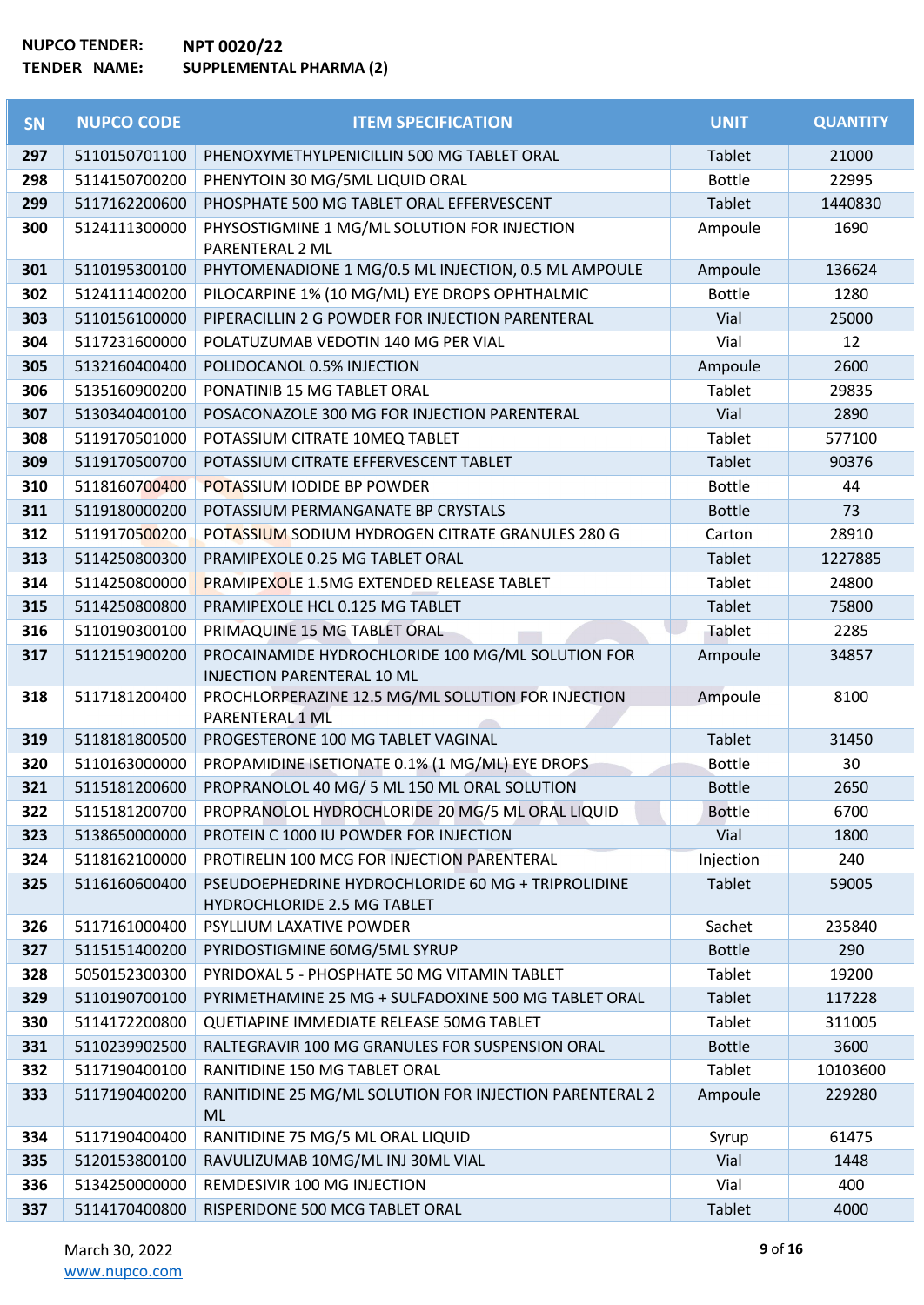| SN  | <b>NUPCO CODE</b> | <b>ITEM SPECIFICATION</b>                                                                          | <b>UNIT</b>           | <b>QUANTITY</b> |
|-----|-------------------|----------------------------------------------------------------------------------------------------|-----------------------|-----------------|
| 338 | 5114241100100     | RIZATRIPTAN 10MG DISINTEGRATING TABLET                                                             | Tablet                | 59260           |
| 339 | 5114241100300     | RIZATRIPTAN 5 MG TABLET ORAL                                                                       | Tablet                | 11220           |
| 340 | 5114290300100     | ROPIVACAINE 1% SINGLE DOSE INJECTION 20 ML (PRESERVATIVE<br>FREE)                                  | Syringe               | 7510            |
| 341 | 5114290300300     | ROPIVACAINE 2 MG/ML SOLUTION FOR INJECTION PARENTERAL<br><b>10 ML</b>                              | Injection             | 7195            |
| 342 | 5114290300400     | ROPIVACAINE HCL INJECTION AMPOULE 7.5MG/ML (20ML)                                                  | Ampoule               | 4010            |
| 343 | 5116150800700     | SALBUTAMOL 5 MG/ 2.5 ML NEBULE                                                                     | <b>Nebules</b>        | 1662920         |
| 344 | 5124120100900     | SALICYLIC ACID 40 % PATCH TRANSDERMAL                                                              | each                  | 20400           |
| 345 | 5114200200700     | SALICYLIC ACID 75 MG TABLET ORALDISPERSIBLE                                                        | Tablet                | 217000          |
| 346 | 5116186900200     | SEA SALT; SODIUM BICARBONATE; CHITOSAN; ZYLITOL                                                    | each                  | 8000            |
| 347 | 5117199000000     | SEBELIPASE ALFA 20 MG / 10 ML                                                                      | Vial                  | 170             |
| 348 | 5124121800300     | SELENIUM 40 TO 50 MCG/ML INJECTION                                                                 | Vial                  | 3100            |
| 349 | 5116162601500     | SELEXIPAG 1000 MCG TABLET ORAL                                                                     | Tablet                | 4164            |
| 350 | 5116162601400     | SELEXIPAG 1200 MCG TABLET                                                                          | Tablet                | 2364            |
| 351 | 5118361100100     | SEMAGLUTIDE 2 MG/ 1.5 ML SOLUTION FOR INJECTION 0.25 MG<br>PREFILLED PEN                           | Injection             | 68810           |
| 352 | 5118361100200     | SEMAGLUTIDE 2 MG/ 1.5 ML SOLUTION FOR INJECTION 0.5 MG<br><b>PREFILLED PEN</b>                     | Injection             | 115036          |
| 353 | 5118361100000     | SEMAGLUTIDE 4 MG/ 3ML 1 MG SOLUTION FOR INJECTION IN<br>PRE-FILLED PEN                             | Injection             | 209104          |
| 354 | 5120241800000     | SILTUXIMAB 400 MG VIAL/                                                                            | Vial                  | 30              |
| 355 | 5117150000500     | SIMETHICONE 40MG TABLET                                                                            | Tablet                | 1083000         |
| 356 | 5112180300000     | SIMVASTATIN 10 MG TABLET ORAL                                                                      | Tablet                | 3113000         |
| 357 | 5110160700000     | SODA LIME GRANULES BP CONTAINER                                                                    | Container             | 6200            |
| 358 | 5119160204200     | SODIUM CHLORIDE BP 500G-1 KG POWDER                                                                | Container             | 1386            |
| 359 | 5119160206700     | SODIUM CHLORIDE HYPERTONIC SOLUTION 2.3% NASAL SPRAY<br><b>FOR ADULT</b>                           | <b>Bottle</b>         | 170300          |
| 360 | 5119160206800     | SODIUM CHLORIDE HYPERTONIC SOLUTION 2.3% NASAL SPRAY<br><b>FOR PEDIA</b>                           | <b>Bottle</b>         | 310             |
| 361 | 5119160202000     | SODIUM CHLORIDE NASAL GEL 30 G TUBE                                                                | Tube                  | 17336           |
| 362 | 5119243400200     | SODIUM CITRATE 500 MG TO 1000 MG CRYSTALS OR POWDER                                                | each                  | 322             |
| 363 | 5119243400000     | SODIUM CITRATE 500 MG; POTASSIUM CITRATE 550 MG; CITRIC<br>ACID 334 MG/5 ML SOLUTION 480 ML BOTTLE | <b>Bottle</b>         | 5830            |
| 364 | 5111190000300     | SODIUM DICHLOROACETATE POWDER                                                                      | Container             | 72              |
| 365 | 5147270100100     | SODIUM FLOURIDE 1.1 % TOOTHPASTE ORAL                                                              | Tube                  | 2460            |
| 366 | 5114214800500     | SODIUM HYALURONATE 0.2% EYE DROPS 0.5 ML                                                           | <b>Minims</b>         | 2943509         |
| 367 | 5120200200700     | SODIUM HYALURONATE 10MG/1ML HYDROXYETHYL STARCH<br>5MG/1ML INJECTION GEL5ML PFS                    | Pre Filled<br>Syringe | 1600            |
| 368 | 5121161000500     | SODIUM POLYSTYRENE SULFONATE 15GM/60ML SUSPENSION                                                  | <b>Bottle</b>         | 1396            |
| 369 | 5110500400000     | SODIUM STIBOGLUCONATE 100 MG/ML SOLUTION FOR<br><b>INJECTION 100ML</b>                             | Ampoule               | 460             |
| 370 | 5110500400200     | SODIUM STIBOGLUCONATE 100 MG/ML SOLUTION FOR<br><b>INJECTION PARENTERAL 6 ML</b>                   | Ampoule               | 2190            |
| 371 | 5128160200000     | SPECTINOMYCIN 2 G POWDER FOR INJECTION+DILUENT<br>PARENTERAL                                       | Vial                  | 8000            |
| 372 | 5113170300100     | STREPTOKINASE 750 000 INTERNATIONAL UNITS INJECTION:<br>POWDER FOR, VIAL                           | Vial                  | 671             |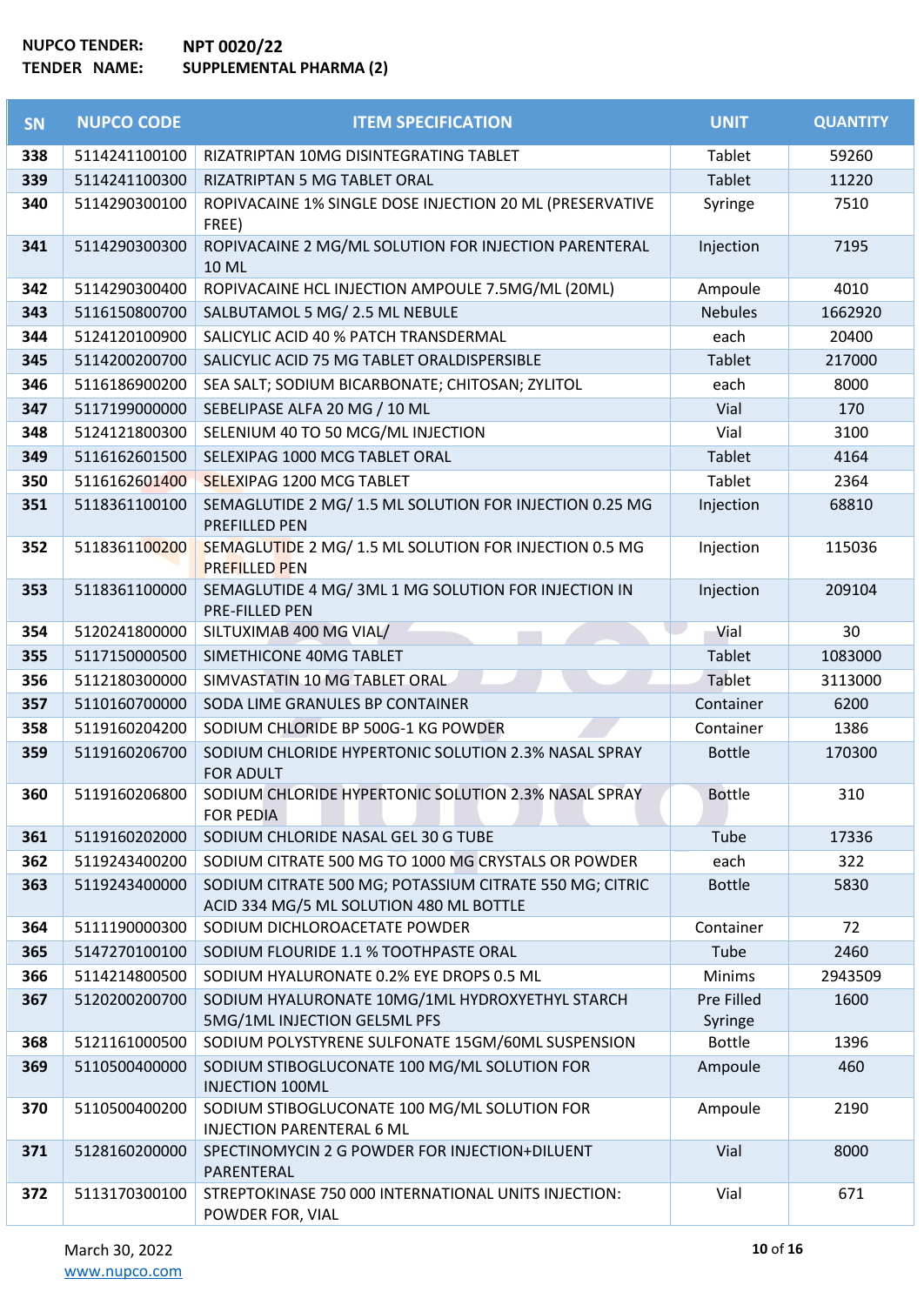| <b>SN</b> | <b>NUPCO CODE</b> | <b>ITEM SPECIFICATION</b>                                                                                                                              | <b>UNIT</b>   | <b>QUANTITY</b> |
|-----------|-------------------|--------------------------------------------------------------------------------------------------------------------------------------------------------|---------------|-----------------|
| 373       | 5133210300000     | SULPIRIDE 200 MG TABLET ORAL                                                                                                                           | Tablet        | 380000          |
| 374       | 5114240200400     | SUMATRIPTAN 12 MG/ML INJECTION 0.5 ML AMPOULE                                                                                                          | Ampoule       | 1819            |
| 375       | 5120150400900     | TACROLIMUS 0.75MG EXTENDED RELEASE CAPSULE                                                                                                             | Capsule       | 41350           |
| 376       | 5120150400800     | TACROLIMUS 4MG EXTENDED RELEASE CAPSULE                                                                                                                | Capsule       | 8500            |
| 377       | 5114000000100     | TAFAMIDIS 20 MG CAPSULE ORAL                                                                                                                           | Capsule       | 5000            |
| 378       | 5126240700000     | TERBUTALINE SULFATE INJECTION 0.5MG/ML AMPOULE                                                                                                         | Ampoule       | 4450            |
| 379       | 5118200200300     | TESTOSTERONE 50MG/5G TOPICAL GEL 5GM                                                                                                                   | Tube          | 18800           |
| 380       | 5118207500000     | TESTOSTERONE PROPIONATE 30 MG+TESTOSTERONE<br>PHENYLPROPIONATE 60 MG;TESTOSTERONE ISOCAPROATE 60<br>MG;TESTOSTERONE DECANOATE 100 MG INJEC TION 250 MG | Ampoule       | 2200            |
| 381       | 5121250302700     | THROMBIN 5000 IU POWDER TOPICAL                                                                                                                        | each          | 3320            |
| 382       | 5118204700000     | TIBOLONE 2.5 MG TABLET ORAL                                                                                                                            | Tablet        | 81111           |
| 383       | 5113161600000     | TINZAPARIN 20000IU LMWH VIAL                                                                                                                           | Vial          | 5000            |
| 384       | 5116274500000     | <b>TIOPRONIN 100 MG TABLET ORAL</b>                                                                                                                    | Tablet        | 5000            |
| 385       | 5128162600400     | TOBRAMYCIN 10 MG/ML INJECTION 2 ML VIAL                                                                                                                | Vial          | 12000           |
| 386       | 5111200901100     | TOFACITINIB 11 MG TABLET ORAL XR                                                                                                                       | Tablet        | 1300000         |
| 387       | 5114152800500     | TOPIRAMATE 200MG TABLET                                                                                                                                | Tablet        | 63900           |
| 388       | 5111176500000     | TRABECTEDIN 1MG POWDER FOR CONCENTRATE SOLUTION FOR<br><b>INFUSION</b>                                                                                 | Vial          | 15              |
| 389       | 5111202500000     | <b>TRAMETINIB 2 MG TABLET</b>                                                                                                                          | <b>Tablet</b> | 1095            |
| 390       | 5129441200100     | TRAZODONE 50 MG TABLET ORAL                                                                                                                            | Tablet        | 203002          |
| 391       | 5118170900000     | TRIAMCINOLONE ACETONIDE 0.1% (1 MG/G) PASTE 5 G TO 10 G:<br>OROMUCOSAL                                                                                 | Tube          | 40427           |
| 392       | 5118170900700     | TRIAMCINOLONE GEL 30GM                                                                                                                                 | Tube          | 10835           |
| 393       | 5110250000600     | TRIAMCINOLONE; NEOMYCIN; GRAMICIDIN; NYSTATIN 15 G<br><b>CREAM</b>                                                                                     | Cream         | 32853           |
| 394       | 5119150800100     | TRIAMTERENE 100 MG CAPSULE ORAL                                                                                                                        | Capsule       | 25000           |
| 395       | 5119150800000     | TRIAMTERENE 50 MG; HYDROCHLOROTHIAZIDE 25 MG TABLET<br>OR CAPSULE                                                                                      | <b>Tablet</b> | 47000           |
| 396       | 5114179901200     | TRIFLUOPERAZINE 15 MG TABLET MODIFIED RELEASE                                                                                                          | Tablet        | 365000          |
| 397       | 5144200700100     | TRIFLURIDINE 20 MG; TIPIRACIL 8.19 MG TABLET                                                                                                           | Tablet        | 12500           |
| 398       | 5110231700100     | TRIFLURIDINE/TIPIRACIL 15MG/6.14 MG TABLET                                                                                                             | Tablet        | 14900           |
| 399       | 5115160600200     | TROPICAMIDE 0.5% (5 MG/ML) EYE DROPS OPHTHALMIC MINIM                                                                                                  | <b>Minims</b> | 39306           |
| 400       | 5111200901000     | UPADACITINIB 15MG PROLONGED RELEASE TABLET                                                                                                             | Tablet        | 106014          |
| 401       | 5110234200200     | VALGANCYCLOVIR ORAL SOLUTION 50MG/ML 100ML BOTTLE                                                                                                      | <b>Bottle</b> | 8610            |
| 402       | 5111201000000     | VANDETANIB 100 MG TABLET ORAL                                                                                                                          | Tablet        | 360             |
| 403       | 5111201000100     | VANDETANIB 300 MG TABLET ORAL                                                                                                                          | Tablet        | 720             |
| 404       | 5143370100000     | TREPROSTINIL 5MG/ML INJECTION VIAL                                                                                                                     | Vial          | 885             |
| 405       | 5111176600000     | VINBLASTINE SULPHATE 10 MG POWDER FOR<br>INJECTION+DILUENT PARENTERAL                                                                                  | Vial          | 18745           |
| 406       | 5119190506000     | VITAMIN B12 (HYDROXOCOBALAMIN) 5000 MCG TABLET                                                                                                         | Tablet        | 92700           |
| 407       | 5050180101000     | VITAMIN B-COMPLEX 2ML AMPOULE                                                                                                                          | Ampoule       | 2500            |
| 408       | 5050151200000     | VITAMIN E WATER SOLUBLE ORAL DROPS 60ML/BTL                                                                                                            | <b>Bottle</b> | 1398            |
| 409       | 5110195300500     | VITAMIN K1 PHYTOMENADIONE ORAL SOLUTION                                                                                                                | <b>Bottle</b> | 170             |
| 410       | 5113160400700     | WARFARIN 500 MCG TABLET ORAL                                                                                                                           | Tablet        | 11000           |
| 411       | 5116190300200     | XYLOMETAZOLINE 0.1% NASAL SPRAY 10 ML TO 15 ML BOTTLE                                                                                                  | <b>Bottle</b> | 163794          |
| 412       | 5124130301400     | ZINC 1 MG/ML SYRUP                                                                                                                                     | <b>Bottle</b> | 10200           |
|           | March 30, 2022    |                                                                                                                                                        | 11 of 16      |                 |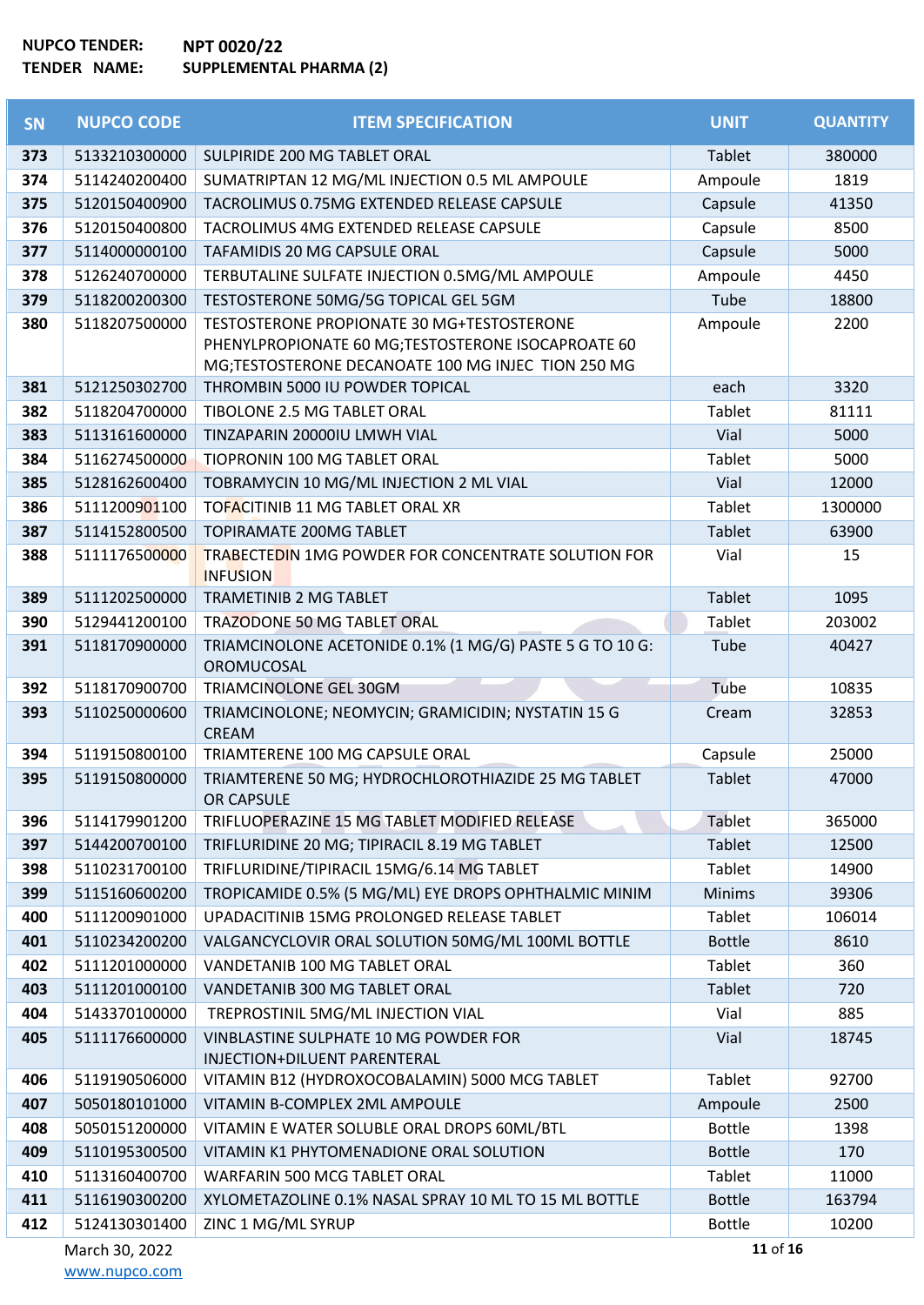| <b>SN</b> | <b>NUPCO CODE</b> | <b>ITEM SPECIFICATION</b>                                                                  | <b>UNIT</b>           | <b>QUANTITY</b> |
|-----------|-------------------|--------------------------------------------------------------------------------------------|-----------------------|-----------------|
| 413       | 5124130300900     | ZINC OXIDE CREAM OR OINTMENT TOPICAL                                                       | Tube                  | 267321          |
| 414       | 5119190200100     | ARGININE HYDROCHLORIDE ORAL POWDER 100 GM                                                  | <b>Bottle</b>         | 3563            |
| 415       | 5114290801700     | LIDOCAINE HYDROCHLORIDE ANHYDROUS 1% (100 MG/10 ML)<br>INJECTION, 10 ML SYRINGE            | Syringe               | 31000           |
| 416       | 5143391900000     | LERCANIDIPINE 10 MG TABLET ORAL                                                            | <b>Tablet</b>         | 232800          |
| 417       | 5143391900100     | LERCANIDIPINE 20 MG TABLET ORAL                                                            | Tablet                | 100800          |
| 418       | 5114250200000     | CARBIDOPA/LEVODOPA ORAL TABLET 25MG-250MG                                                  | Tablet                | 2195238         |
| 419       | 5110154600000     | NORFLOXACIN 400 MG TABLET ORAL                                                             | <b>Tablet</b>         | 66000           |
| 420       | 5132290300000     | PITAVASTATIN 2MG TABLET                                                                    | Tablet                | 46000           |
| 421       | 5132290300100     | PITAVASTATIN 4MG TABLET                                                                    | Tablet                | 300000          |
| 422       | 5112170800000     | METHYLDOPA 250 MG TABLET ORAL                                                              | Tablet                | 1452225         |
| 423       | 5117150400000     | SODIUM BICARBONATE 500 GM - 1 KG JAR                                                       | <b>JAR</b>            | 2560            |
| 424       | 5119190200200     | <b>GLYCINE POWDER</b>                                                                      | <b>Bottle</b>         | 34              |
| 425       | 5114200200600     | SALICYLIC ACID 500 GM - 1 KG POWDER                                                        | <b>JAR</b>            | 423             |
| 426       | 5135151700000     | HYDROXYPROGESTERONE HEXANOATE 250 MG/ML INJECTION, 1<br><b>ML AMPOULE</b>                  | Ampoule               | 21740           |
| 427       | 5110183600000     | SODIUM BENZOATE ORAL POWDER 500 GM - 1 KG BOTTLE                                           | <b>Bottle</b>         | 1093            |
| 428       | 5111176600100     | VINBLASTINE SULPHATE 1MG/ML INJECTION                                                      | Vial                  | 6650            |
| 429       | 5120164000000     | BACILLUS CALMETTE GUERIN 81MG + APP. SYSTEM (RIVM BCG)                                     | Vial                  | 270             |
| 430       | 5110153500300     | <b>CEFAZOLIN 500 MG INJECTION</b>                                                          | Injection             | 2000            |
| 431       | 5110250001600     | COLISTIMETHATE SODIUM 2 MILLION IU POWDER FOR INJECTION<br>PARENTERAL                      | Vial                  | 5000            |
| 432       | 5118181300600     | ESTRADIOL 2MG + DYDROGESTERONE 10MG TABLET                                                 | Tablet                | 7000            |
| 433       | 5118190100300     | CHORIOGONADOTROPIN ALFA 6500IU 250MCG/0.5 ML<br>PREFILLED SYRINGE                          | Pre Filled<br>Syringe | 20000           |
| 434       | 5124190001000     | LIQUID PARAFFIN OIL SOLUTION                                                               | <b>Bottle</b>         | 40              |
| 435       | 4215245317100     | <b>ZINC OXIDE POWDER</b>                                                                   | <b>JAR</b>            | 40              |
| 436       | 5147160200600     | TRICHLORO ACETIC ACID POWDER 99%                                                           | <b>Bottle</b>         | 20              |
| 437       | 5114152800300     | TOPIRAMATE 15MG SPRINKLE CAPSULE                                                           | Capsule               | 167800          |
| 438       | 5117190200300     | <b>FAMOTIDINE 20MG TABLET</b>                                                              | Tablet                | 1000000         |
| 439       | 5117190200400     | <b>FAMOTIDINE 40MG TABLET</b>                                                              | Tablet                | 1000000         |
| 440       | 5050170600400     | FIBER SUPPLEMENT GRANULES POWDER 250 GM                                                    | <b>Bottle</b>         | 11000           |
| 441       | 5128401200300     | MINOCYCLINE 80MG XR FILM COATED TABLET                                                     | Tablet                | 100000          |
| 442       | 5111175200400     | OLAPARIB 100 MG TABLET ORAL                                                                | Tablet                | 46400           |
| 443       | 5120280400000     | TACROLIMUS PROLONGED RELEASE CAPSULE 5 MG                                                  | Capsule               | 18000           |
| 444       | 4231210502300     | MOISTURIZING CREAM THAT CONTAINS 10% UREA AND 4%<br>LACTIC ACID 100 GM OR EQUIVALENT (JAR) | each                  | 250000          |
| 445       | 5116203900000     | FLUTICASONE/UNECLIDINIUM/VILANTEROL 100/62.5/25 MCG<br><b>INHALATION POWDER</b>            | each                  | 3000            |
| 446       | 5111181500300     | TRIPTORELIN 22.5 MG IM INJECTION                                                           | Vial                  | 2500            |
| 447       | 5128360300300     | BEDAQUILINE 20 MG TABLET                                                                   | Tablet                | 15000           |
| 448       | 5115161601200     | ATROPINE 0.4 MG/ML INJECTION 20 ML VIAL                                                    | Vial                  | 300             |
| 449       | 5119200300100     | PROBENECID 500 MG TABLET ORAL                                                              | Tablet                | 390             |
| 450       | 5117163800100     | METHYLNALTREXONE 12MG/0.6 ML INJECTION                                                     | Pre Filled<br>Syringe | 200             |
| 451       | 5111171701100     | RISANKIZUMAB 150 MG INJECTION                                                              | Pre Filled<br>Syringe | 2500            |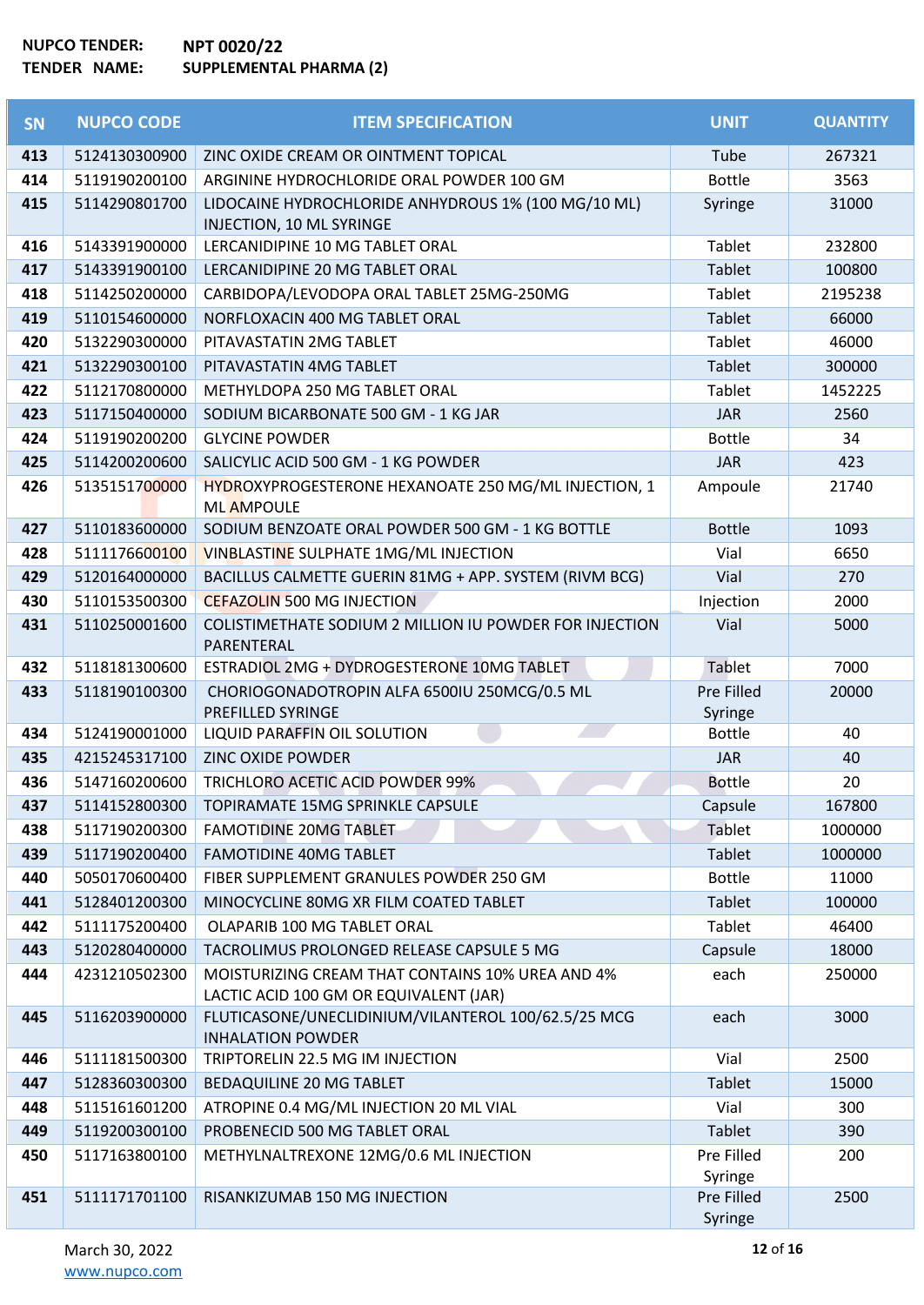| <b>SN</b> | <b>NUPCO CODE</b> | <b>ITEM SPECIFICATION</b>                                                                         | <b>UNIT</b>   | <b>QUANTITY</b> |
|-----------|-------------------|---------------------------------------------------------------------------------------------------|---------------|-----------------|
| 452       | 5139380200000     | ISOPROTERENOL 200MCG/ML 5ML INJECTION                                                             | Vial          | 7760            |
| 453       | 5121161900400     | CALCIUM DISODIUM EDETATE 200MG/ML 5ML                                                             | Vial          | 1592            |
| 454       | 5112150200600     | DIGOXIN 0.0625MG TABLET                                                                           | Injection     | 164000          |
| 455       | 5114201200100     | MEFENAMIC ACID 250MG CAPSULE                                                                      | Capsule       | 60000           |
| 456       | 5117150100500     | CALCIUM CARBONATE 1250MG TABLET (ELEMENTAL CALCIUM<br>500MG)                                      | Tablet        | 96000           |
| 457       | 5114240400000     | DIHYDROERGOTAMINE 1MG/ML INJECTION                                                                | each          | 120             |
| 458       | 5120200200800     | HYALURONIC ACID LOW MOLECULAR WEIGHT (LMW) VAGINAL<br><b>GEL</b>                                  | Tube          | 840             |
| 459       | 5110231200100     | RIBAVIRIN 200MG CAPSULE                                                                           | Capsule       | 22680           |
| 460       | 5114320300200     | VARENICLINE 0.5MG TABLET                                                                          | Tablet        | 28600           |
| 461       | 5124152000000     | PROPYLENE GLYCOL LIQUID 99.7% USP                                                                 | Liter         | 104             |
| 462       | 5110231200200     | RIBAVIRIN 6 G POWDER FOR NEBULIZATION                                                             | each          | 24              |
| 463       | 5147290100000     | <b>IODINE POWDER 1 KG</b>                                                                         | Kilogram      | 2538            |
| 464       | 5145220100000     | <b>METHYL PARABEN POWDER</b>                                                                      | Kilogram      | 29              |
| 465       | 5145220000000     | PROPYL PARABEN 100GM POWDER                                                                       | Kilogram      | 24              |
| 466       | 5141300000000     | AMYL NITRITE 0.3ML INHALANT                                                                       | each          | 120             |
| 467       | 5117163800200     | METHYLNALTREXONE 8MG INJECTION                                                                    | Vial          | 480             |
| 468       | 5128480600000     | POTASSIUM IODIDE 100 MG/ML AND IODINE 50 MG/ML<br><b>SOLUTION</b>                                 | <b>Bottle</b> | 510             |
| 469       | 5111161000500     | METHOTREXATE 50MG INJECTION PRESERVATIVE FREE                                                     | Vial          | 5274            |
| 470       | 5119191900000     | SUCROFERRIC OXYHYDROXIDE 500MG TABLET                                                             | Tablet        | 144000          |
| 471       | 5120150002000     | UPADACITINIB 30 MG EXTENDED RELEASE TABLET                                                        | Tablet        | 1120            |
| 472       | 5120150001000     | SUBLINGUAL IMMUNOTHERAPY MAINTENANCE KIT (ANIMAL)                                                 | Kit           | 400             |
| 473       | 5120150001300     | SUBLINGUAL IMMUNOTHERAPY MAINTENANCE KIT (POLLEN)                                                 | each          | 3242            |
| 474       | 5120150001100     | SUBLINGUAL IMMUNOTHERAPY MAINTENANCE KIT (MITES)                                                  | Kit           | 3242            |
| 475       | 5120150001200     | SUBLINGUAL IMMUNOTHERAPY MAINTENANCE KIT (MOLDS)                                                  | each          | 400             |
| 476       | 5120150001400     | SUBLINGUAL IMMUNOTHERAPY INITIAL KIT (ANIMAL)                                                     | Kit           | 20              |
| 477       | 5120150001500     | SUBLINGUAL IMMUNOTHERAPY INITIAL KIT (POLLEN)                                                     | each          | 20              |
| 478       | 5120150001600     | SUBLINGUAL IMMUNOTHERAPY INITIAL KIT (MITES)                                                      | Kit           | 20              |
| 479       | 5120150001700     | SUBLINGUAL IMMUNOTHERAPY INITIAL KIT (MOLDS)                                                      | each          | 20              |
| 480       | 5112174300800     | AMLODIPINE 1 MG/ML ORAL LIQUID                                                                    | <b>Bottle</b> | 75              |
| 481       | 5115161600300     | ATROPINE SO4 1 MG/ML AMPULE                                                                       | Ampoule       | 55700           |
| 482       | 5119190500200     | COLECALCIFEROL 2800 INTERNATIONAL UNITS/ML ORAL DROPS                                             | Dropper       | 130000          |
| 483       | 5118220100900     | DINOPROSTONE 1 MG VAGINAL GEL (PROSTIN E2)                                                        | Tube          | 3700            |
| 484       | 5116189000800     | DIPHENHYDRAMINE 14 MG/5ML SYRUP ORAL                                                              | <b>Bottle</b> | 40744           |
| 485       | 5112150400100     | FLECAINIDE 50 MG TABLET ORAL                                                                      | Tablet        | 46560           |
| 486       | 5112160200100     | ISOSORBIDE DINITRATE 20 MG SUSTAINED RELEASE TABLET OR<br><b>CAPSULE</b>                          | Tablet        | 4971000         |
| 487       | 5119190200000     | ARGININE HYDROCHLORIDE 10% (30 G/300 ML) INJECTION:<br>INTRAVENOUS INFUSION, 300 ML BOTTLE OR BAG | <b>Bottle</b> | 6294            |
| 488       | 5126312500000     | LEVOBUNOLOL HCL OPHTH. DROPS 5MG/ML (0.5%), 5ML                                                   | <b>Bottle</b> | 750             |
| 489       | 5112190400300     | NIFEDIPINE 10 MG CAPSULE OR TABLET                                                                | Tablet        | 31700           |
| 490       | 5110233800500     | OSELTAMIVIR 30 MG/5ML SUSPENSION ORAL                                                             | <b>Bottle</b> | 640             |
| 491       | 5114153400300     | PREGABALIN 25 MG TABLET OR CAPSULE                                                                | Tablet        | 10000           |
| 492       | 5116161000300     | PROMETHAZINE HYDROCHLORIDE 5 MG/5ML LIQUID ORAL                                                   | <b>Bottle</b> | 2030            |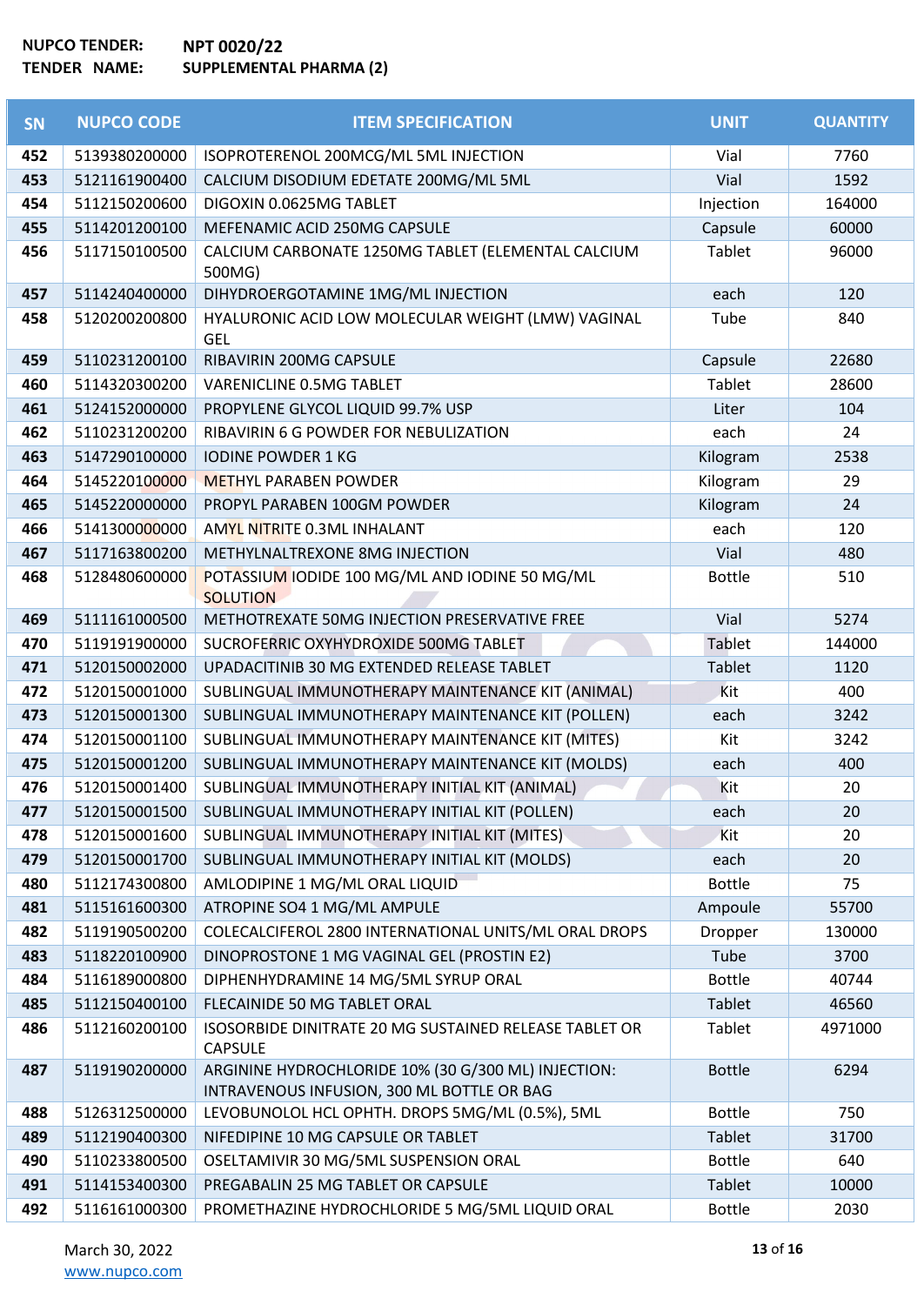| <b>SN</b> | <b>NUPCO CODE</b> | <b>ITEM SPECIFICATION</b>                                                                                                     | <b>UNIT</b>           | <b>QUANTITY</b> |
|-----------|-------------------|-------------------------------------------------------------------------------------------------------------------------------|-----------------------|-----------------|
| 493       | 5119243400100     | SODIUM CITRATE 500 MG TO 1000 MG CRYSTALS OR POWDER                                                                           | Container             | 42              |
| 494       | 5050161300400     | ZINC SULPHATE POWDER                                                                                                          | <b>Bottle</b>         | 150             |
| 495       | 5120240900000     | INFLIXIMAB 120MG INJECTION PREFILLED SYRINGE                                                                                  | Pre Filled<br>Syringe | 600             |
| 496       | 5144160500100     | METHACHOLINE CHLORIDE ORAL INHALATION VIAL                                                                                    | Vial                  | 15              |
| 497       | 5117164300200     | METHYLCELLULOSE POWDER                                                                                                        | each                  | 60              |
| 498       | 5117161900000     | <b>GLYCEROL 900 MG SUPPOSITORY RECTAL</b>                                                                                     | Suppository           | 2037000         |
| 499       | 5313160800200     | PARAFFIN 7.5% SOAP                                                                                                            | each                  | 10000           |
| 500       | 5110239902400     | SOFOSBUVIR 400 MG + VELPATASVIR 100 MG TABLET ORAL                                                                            | Tablet                | 22600           |
| 501       | 5117160000200     | STERCULIA 62% GRANULE                                                                                                         | Sachet                | 6000            |
| 502       | 5139171700100     | EPHEDRINE SULPHATE 50MG/ML, 1ML INJECTION                                                                                     | each                  | 480             |
| 503       | 5117160600000     | MAGNESIUM SULPHATE 50%, 2ML AMP INJECTION                                                                                     | Ampoule               | 43500           |
| 504       | 5117151100000     | ALUMINUM HYDROXIDE 320MG/5ML ORAL SUSPENSION                                                                                  | <b>Bottle</b>         | 3000            |
| 505       | 5112190100000     | AMRINONE 100 MG/20 ML INJECTION, 20 ML VIAL                                                                                   | Vial                  | 1000            |
| 506       | 5110155700000     | DOXYCYCLINE 20 MG TABLET ORAL                                                                                                 | Tablet                | 105000          |
| 507       | 5128150500000     | PROTIONAMIDE 250 MG TABLET                                                                                                    | Tablet                | 10000           |
| 508       | 5114290800400     | LIGNOCAINE HYDROCHLORIDE 20% (PRESERVATIVE FREE)<br><b>INJECTION 5 ML SYRINGE</b>                                             | Syringe               | 10000           |
| 509       | 5118200100100     | <b>FINASTERIDE 1MG TABLET</b>                                                                                                 | <b>Tablet</b>         | 30000           |
| 510       | 5131342100000     | CHLORPHENAMINE MALEATE 0.05% (500 MICROGRAM/ML) +<br>NAPHAZOLINE HYDROCHLORIDE 0.05% (500 MICROGRAM/ML)<br><b>NASAL DROPS</b> | <b>Bottle</b>         | 30000           |
| 511       | 5116162000200     | DIPHENHYDRAMINE HYDROCHLORIDE 25 MG TABLET ORAL                                                                               | <b>Tablet</b>         | 646000          |
| 512       | 5144200700200     | TRIFLURIDINE 1 % (10 MG/ML) EYE DROPS OPHTHALMIC                                                                              | <b>Bottle</b>         | 30000           |
| 513       | 5110191400400     | ARTESUNATE 200 MG SUPPOSITORY RECTAL                                                                                          | Suppository           | 30000           |
| 514       | 5124120000300     | ENBUCRILATE WOUND CLOSURE LIQUID, 0.5 ML AMPOULE                                                                              | Ampoule               | 10000           |
| 515       | 5136160300100     | HYDROXYTRYPTOPHAN 50 MG TABLET                                                                                                | <b>Tablet</b>         | 195800          |
| 516       | 5131220200200     | CYPROHEPTADINE HYDROCHLORIDE 2 MG/5 ML ORAL LIQUID                                                                            | <b>Bottle</b>         | 2000            |
| 517       | 5111160200100     | CYTARABINE 2G/20ML INJECTION 20ML VIAL                                                                                        | Injection             | 8036            |
| 518       | 5111160200300     | CYTARABINE 100 MG/ML SOLUTION FOR INJECTION PARENTERAL<br>10 ML                                                               | Vial                  | 52000           |
| 519       | 5119190200900     | ARGININE (L-ARGININ) 100MG IN 1 ML (200ML BOTTLE)                                                                             | <b>Bottle</b>         | 11612           |
| 520       | 5113180800000     | AMINOCAPROIC ACID 5G/20 ML INJECTION: CONCENTRATED 20<br><b>ML VIAL</b>                                                       | Vial                  | 3000            |
| 521       | 5124152600000     | PROXYMETACAINE HYDROCHLORIDE 0.5% (5 MG/ML) EYE DROPS<br><b>15 ML BOTTLE</b>                                                  | <b>Bottle</b>         | 5800            |
| 522       | 5110283800000     | CLIOQUINOL 3% (30 MG/G) + HYDROCORTISONE ACETATE 1% (10<br>MG/G) OINTMENT 10 G TUBE                                           | Tube                  | 5000            |
| 523       | 5114201800100     | ETHYL ALCOHOL 10 % INJECTION: DEHYDRATED, 5 ML VIAL                                                                           | Ampoule               | 5000            |
| 524       | 5114230300000     | NALTREXONE 380 MG INJECTION EXTENDED RELEASE:<br>INTRAMUSCULAR POWDER FOR, VIAL                                               | Vial                  | 5000            |
| 525       | 5134270100000     | ATAZANAVIR 300 MG + COBICISTAT 150 MG TABLET                                                                                  | Tablet                | 5000            |
| 526       | 5124200500000     | CANTHARIDIN 0.7 % APPLICATION TOPICAL                                                                                         | each                  | 5000            |
| 527       | 5124114200000     | CARMELLOSE SODIUM 0.5% (5 MG/ML) EYE DROPS 15 ML<br><b>BOTTLE</b>                                                             | <b>Bottle</b>         | 5000            |
| 528       | 5111150500100     | CHLORAMBUCIL 5 MG TABLET ORAL                                                                                                 | Tablet                | 5000            |
| 529       | 5115190200300     | CHLORZOXAZONE 500 MG TABLET                                                                                                   | Tablet                | 5000            |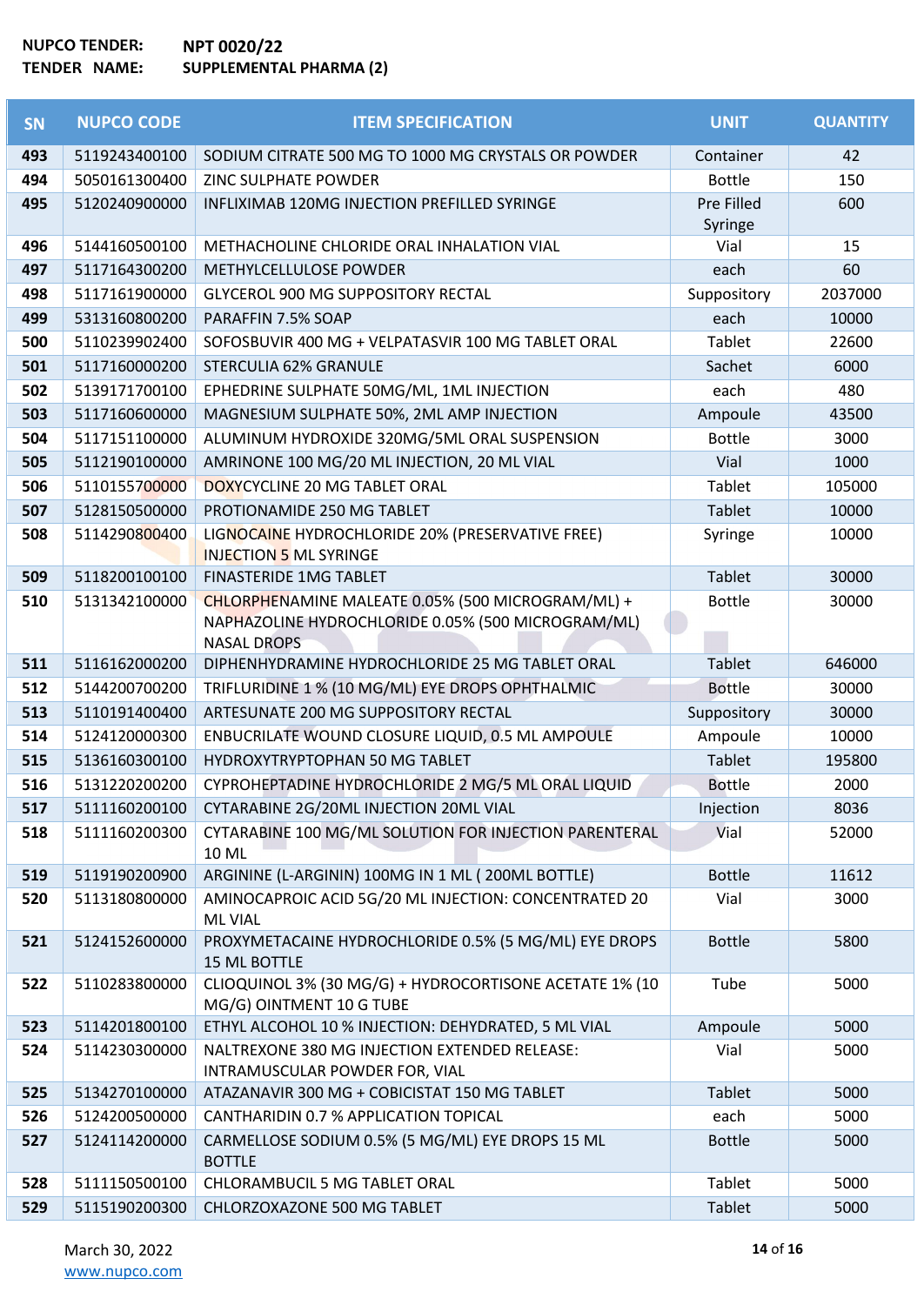| <b>SN</b> | <b>NUPCO CODE</b> | <b>ITEM SPECIFICATION</b>                                                                                                                        | <b>UNIT</b>           | <b>QUANTITY</b> |
|-----------|-------------------|--------------------------------------------------------------------------------------------------------------------------------------------------|-----------------------|-----------------|
| 530       | 5116189001300     | DEXTROMETHORPHAN HYDROBROMIDE 10 MG/5 ML +<br>GUAIFENESIN 100 MG/5 ML + PSEUDOEPHEDRINE<br>HYDROCHLORIDE 30 MG/5 ML ORAL LIQUID                  | <b>Bottle</b>         | 5000            |
| 531       | 5116241200000     | DEXTROMETHORPHAN HYDROBROMIDE 10 MG/5 ML +<br>PSEUDOEPHEDRINE HYDROCHLORIDE 30 MG/5 ML +<br>TRIPROLIDINE HYDROCHLORIDE 1.25 MG/5 ML ORAL L IQUID | <b>Bottle</b>         | 5000            |
| 532       | 5134310500000     | EMTRICITABINE 10 MG/ML ORAL LIQUID                                                                                                               | <b>Bottle</b>         | 5000            |
| 533       | 5144200400100     | FLUOROURACIL 0.5% CREAM 25 - 50GM TUBE                                                                                                           | Tube                  | 3000            |
| 534       | 5117210700500     | HYOSCINE BUTYLBROMIDE 1.5 MG/HOUR PATCH                                                                                                          | each                  | 3000            |
| 535       | 5144157800000     | "25 MG STERILE INDOCYANINE GREEN (ICG), 0.5% SINGLE-DOSE<br>VIALS AND STERILE AQUEOUS SOLVENT AMPULES"                                           | Vial                  | 2000            |
| 536       | 5120151300500     | INTERFERON ALFA-2A 3 MILLION INTERNATIONAL UNITS/0.5 ML<br>INJECTION, 0.5 ML VIAL                                                                | Pre Filled<br>Syringe | 3000            |
| 537       | 5120151300600     | INTERFERON ALFA-2A 4.5 MILLION INTERNATIONAL UNITS/0.5<br>ML INJECTION, 0.5 ML VIAL                                                              | Vial                  | 3000            |
| 538       | 5132300200100     | LEVOCARNITINE 500 MG CAPSULE                                                                                                                     | Capsule               | 5000            |
| 539       | 5127393700100     | LIDOCAINE HYDROCHLORIDE ANHYDROUS 1% (200 MG/20 ML) +<br>EPINEPHRINE (ADRENALINE) 1 IN 200 000 (100 MICROGRAM/20<br>ML) INJECTION, 20 ML V IAL   | Vial                  | 5000            |
| 540       | 5135161200000     | MEDROXYPROGESTERONE ACETATE 150MG/ML SYRINGE 1ML                                                                                                 | Pre Filled<br>Syringe | 5975            |
| 541       | 5110166800100     | MILTEFOSINE 6% (60 MG/ML) APPLICATION                                                                                                            | Capsule               | 5000            |
| 542       | 5115210000100     | MIRABEGRON 25 MG TABLET                                                                                                                          | Tablet                | 128000          |
| 543       | 5124121400000     | PODOPHYLLOTOXIN 0.15% (1.5MG/G) CREAM TOPICAL                                                                                                    | Tube                  | 5000            |
| 544       | 5142220300100     | RIMEXOLONE 1% (10 MG/ML) EYE DROPS OPHTHALMIC                                                                                                    | <b>Bottle</b>         | 5000            |
| 545       | 5124121900100     | TAZAROTENE 0.1% (1 MG/G) GEL TOPICAL                                                                                                             | Tube                  | 5000            |
| 546       | 4218300001800     | TRYPAN BLUE 0.15% EYE SOLUTION INJECTION, 0.5 ML VIAL                                                                                            | each                  | 3000            |
| 547       | 5114320900000     | ACAMPROSATE CALCIUM 333 MG TABLET: ENTERIC-COATED                                                                                                | Tablet                | 3000            |
| 548       | 5115160200500     | BENZATROPINE MESILATE 1 MG TABLET: SCORED                                                                                                        | Tablet                | 35000           |
| 549       | 5110239902800     | DARUNAVIR 300 MG TABLET ORAL                                                                                                                     | Tablet                | 10000           |
| 550       | 4228160311700     | DIDECYL DIMETHYL AMMONIUM BROMIDE 70% 500-750ML<br><b>SPRAY READY TO USE</b>                                                                     | <b>Bottle</b>         | 5000            |
| 551       | 5130000000000     | ISAVUCONAZOLE 372 MG INJECTION                                                                                                                   | Vial                  | 3180            |
| 552       | 5114156600300     | MAGNESIUM SULFATE 50% (2 G/5 ML) INJECTION, 5 ML<br><b>AMPOULE</b>                                                                               | Ampoule               | 42500           |
| 553       | 5110271301800     | POVIDONE IODINE 0.02% (2 MG/ML) PRESERVATIVE FREE EYE<br><b>DROPS</b>                                                                            | <b>Bottle</b>         | 5000            |
| 554       | 5128190200000     | RIFABUTIN 150 MG CAPSULE                                                                                                                         | Capsule               | 5000            |
| 555       | 5134381100000     | DOLUTEGRAVIR 50 MG + LAMIVUDINE 300 MG TABLET                                                                                                    | Tablet                | 5000            |
| 556       | 5111250800000     | BENDAMUSTINE HYDROCHLORIDE 100 MG/4 ML INJECTION:<br>POWDER FOR CONCENTRATE, 4 ML VIAL                                                           | Vial                  | 5930            |
| 557       | 5113165000100     | RIVAROXABAN 2.5 MG                                                                                                                               | Tablet                | 1000000         |
| 558       | 5112270000000     | INCLISIRAN SOLUTION FOR INJECTION OR INFUSION IN PREFILLED<br>SYRINGE 284MG/1.5 ML                                                               | Injection             | 30000           |
| 559       | 5113160300200     | HEPARIN SODIUM INJ AMP (PRESERVATIVE FREE) 5000 IU/0.2ML                                                                                         | Ampoule               | 407410          |
| 560       | 5113210100000     | HEPARIN SODIUM INJ AMP (PRESERVATIVE FREE) 25000 IU/1ML                                                                                          | Vial                  | 147410          |
| 561       | 5147150400000     | GENTIAN VIOLET 100GM MEDICINAL B.P                                                                                                               | Container             | 5000            |
| 562       | 5147350200000     | TOUGHENED SILVER NITRATE B.P. 20 RODS / BOTTLE                                                                                                   | items (Pieces)        | 5000            |